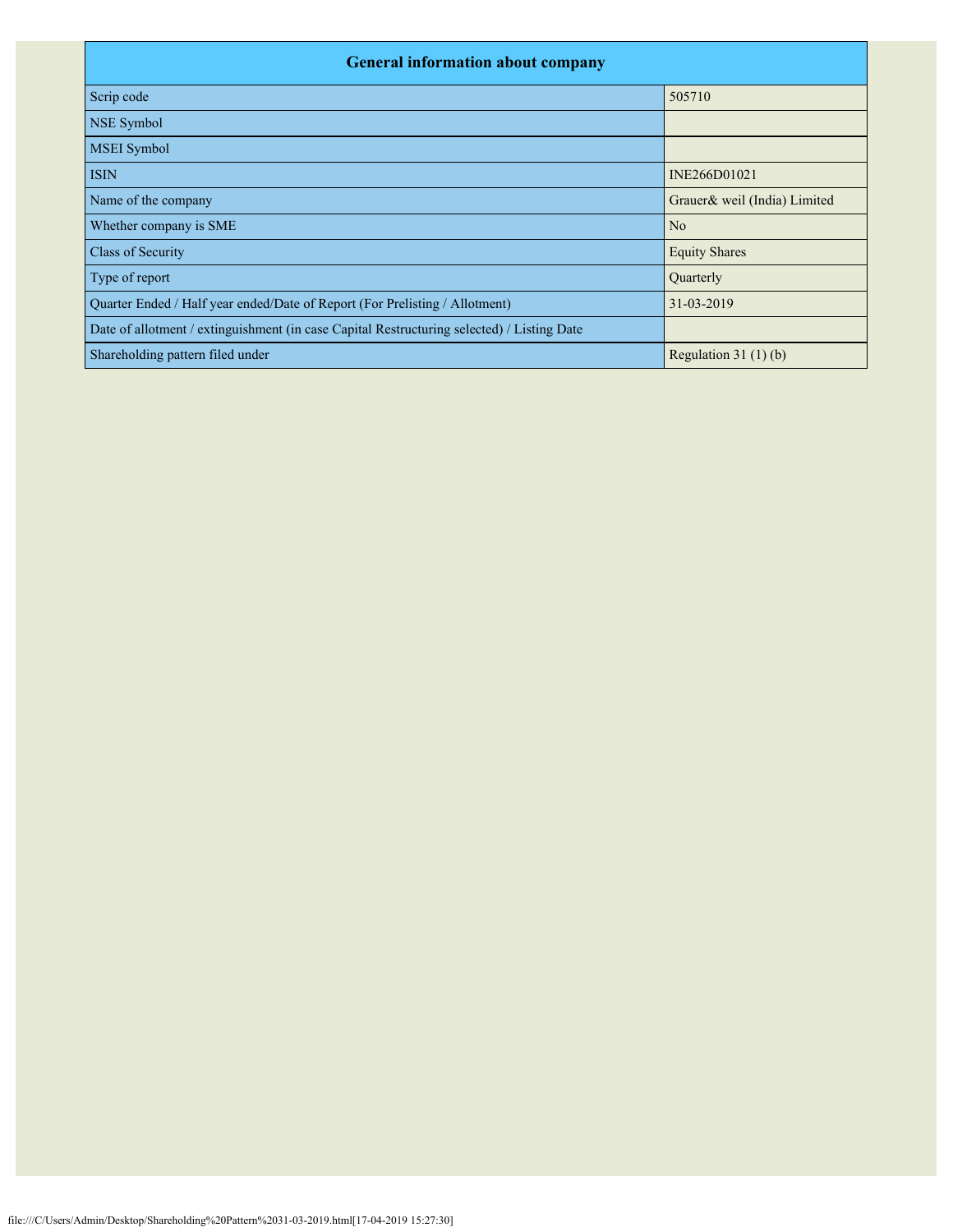|                | <b>Declaration</b>                                                                        |                |                                |                       |                             |  |  |  |  |  |  |
|----------------|-------------------------------------------------------------------------------------------|----------------|--------------------------------|-----------------------|-----------------------------|--|--|--|--|--|--|
| Sr.<br>No.     | Particular                                                                                | Yes/No         | Promoter and<br>Promoter Group | Public<br>shareholder | Non Promoter-<br>Non Public |  |  |  |  |  |  |
| 1              | Whether the Listed Entity has issued any partly paid up shares?                           | N <sub>o</sub> | No                             | No                    | No                          |  |  |  |  |  |  |
| $\overline{2}$ | Whether the Listed Entity has issued any Convertible Securities<br>9                      | N <sub>o</sub> | N <sub>o</sub>                 | No                    | N <sub>o</sub>              |  |  |  |  |  |  |
| $\overline{3}$ | Whether the Listed Entity has issued any Warrants?                                        | N <sub>o</sub> | N <sub>o</sub>                 | N <sub>o</sub>        | N <sub>o</sub>              |  |  |  |  |  |  |
| $\overline{4}$ | Whether the Listed Entity has any shares against which<br>depository receipts are issued? | N <sub>0</sub> | N <sub>o</sub>                 | N <sub>0</sub>        | N <sub>0</sub>              |  |  |  |  |  |  |
| $\overline{5}$ | Whether the Listed Entity has any shares in locked-in?                                    | N <sub>o</sub> | N <sub>o</sub>                 | No                    | N <sub>o</sub>              |  |  |  |  |  |  |
| 6              | Whether any shares held by promoters are pledge or otherwise<br>encumbered?               | N <sub>o</sub> | N <sub>o</sub>                 |                       |                             |  |  |  |  |  |  |
|                | Whether company has equity shares with differential voting<br>rights?                     | N <sub>o</sub> | No                             | N <sub>0</sub>        | N <sub>o</sub>              |  |  |  |  |  |  |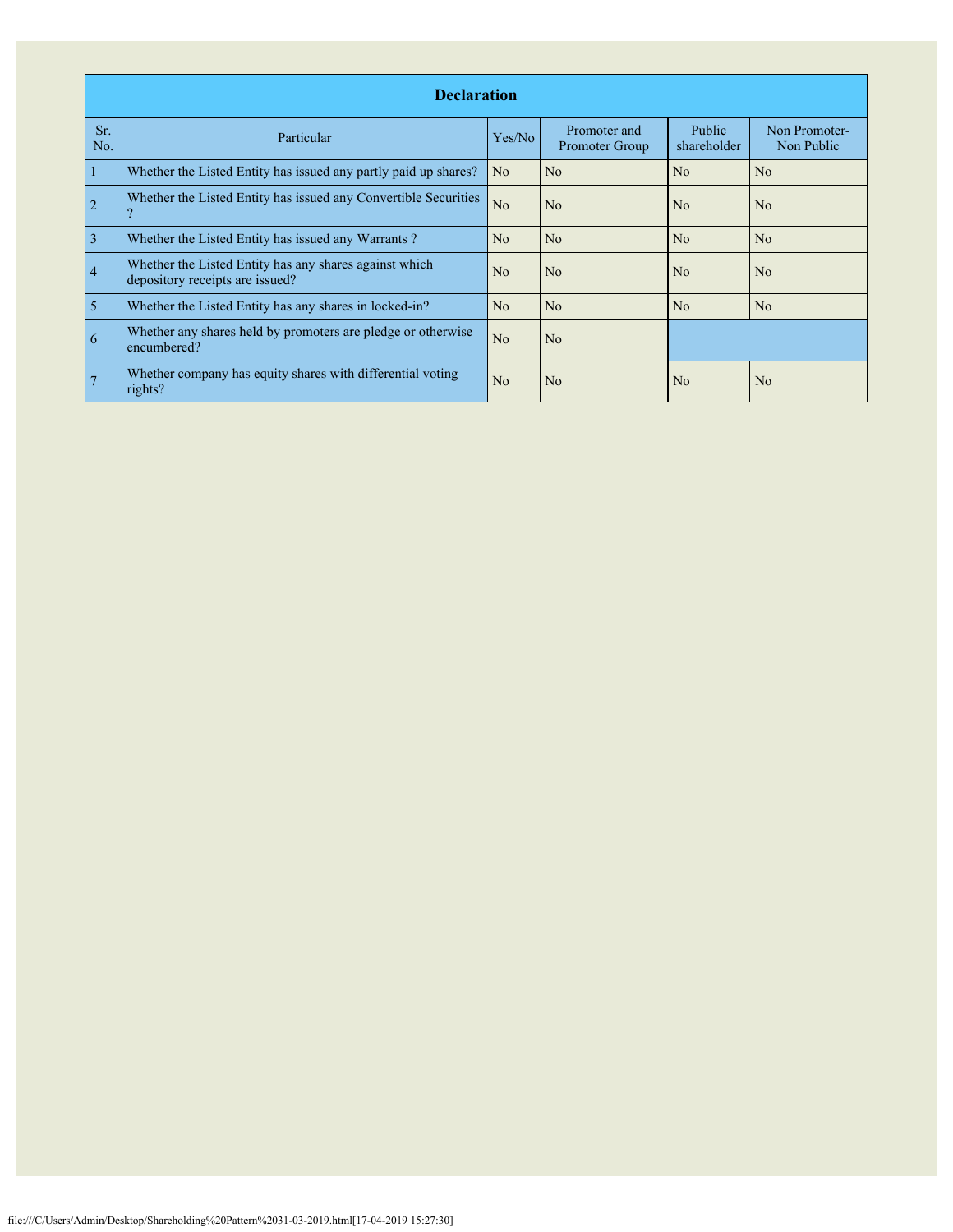|                            | Table I - Summary Statement holding of specified securities |                         |                         |                                                |                                                         |                          |                                                        |                                      |                      |           |                                   |  |  |  |
|----------------------------|-------------------------------------------------------------|-------------------------|-------------------------|------------------------------------------------|---------------------------------------------------------|--------------------------|--------------------------------------------------------|--------------------------------------|----------------------|-----------|-----------------------------------|--|--|--|
|                            | Category<br>of<br>shareholder<br>(II)                       |                         | No. of                  | No. Of<br>Partly                               | Shareholding<br>No. Of<br>as a % of total<br>Total nos. |                          | class of securities (IX)                               | Number of Voting Rights held in each |                      |           |                                   |  |  |  |
| Category                   |                                                             | Nos. Of<br>shareholders | fully paid<br>up equity | paid-<br>up<br>equity<br>shares<br>held<br>(V) | shares<br>underlying<br>Depository<br>Receipts<br>(VI)  | shares held<br>$(VII) =$ | no. of shares<br>(calculated as                        | No of Voting (XIV) Rights            |                      |           |                                   |  |  |  |
| $\left( \mathrm{I}\right)$ |                                                             | (III)                   | shares held<br>(IV)     |                                                |                                                         | $(IV)+(V)+$<br>(VI)      | per SCRR,<br>1957) (VIII)<br>As a $%$ of<br>$(A+B+C2)$ | Class eg:<br>X                       | <b>Class</b><br>eg:y | Total     | Total as<br>$a\%$ of<br>$(A+B+C)$ |  |  |  |
| (A)                        | Promoter<br>$\&$<br>Promoter<br>Group                       | 17                      | 156401389               |                                                |                                                         | 156401389                | 68.99                                                  | 156401389                            |                      | 156401389 | 68.99                             |  |  |  |
| (B)                        | Public                                                      | 25824                   | 70304361                |                                                |                                                         | 70304361                 | 31.01                                                  | 70304361                             |                      | 70304361  | 31.01                             |  |  |  |
| (C)                        | Non<br>Promoter-<br>Non Public                              |                         |                         |                                                |                                                         |                          |                                                        |                                      |                      |           |                                   |  |  |  |
| (C1)                       | <b>Shares</b><br>underlying<br><b>DRs</b>                   |                         |                         |                                                |                                                         |                          |                                                        |                                      |                      |           |                                   |  |  |  |
| (C2)                       | Shares held<br>by<br>Employee<br><b>Trusts</b>              |                         |                         |                                                |                                                         |                          |                                                        |                                      |                      |           |                                   |  |  |  |
|                            | Total                                                       | 25841                   | 226705750               |                                                |                                                         | 226705750                | 100                                                    | 226705750                            |                      | 226705750 | 100                               |  |  |  |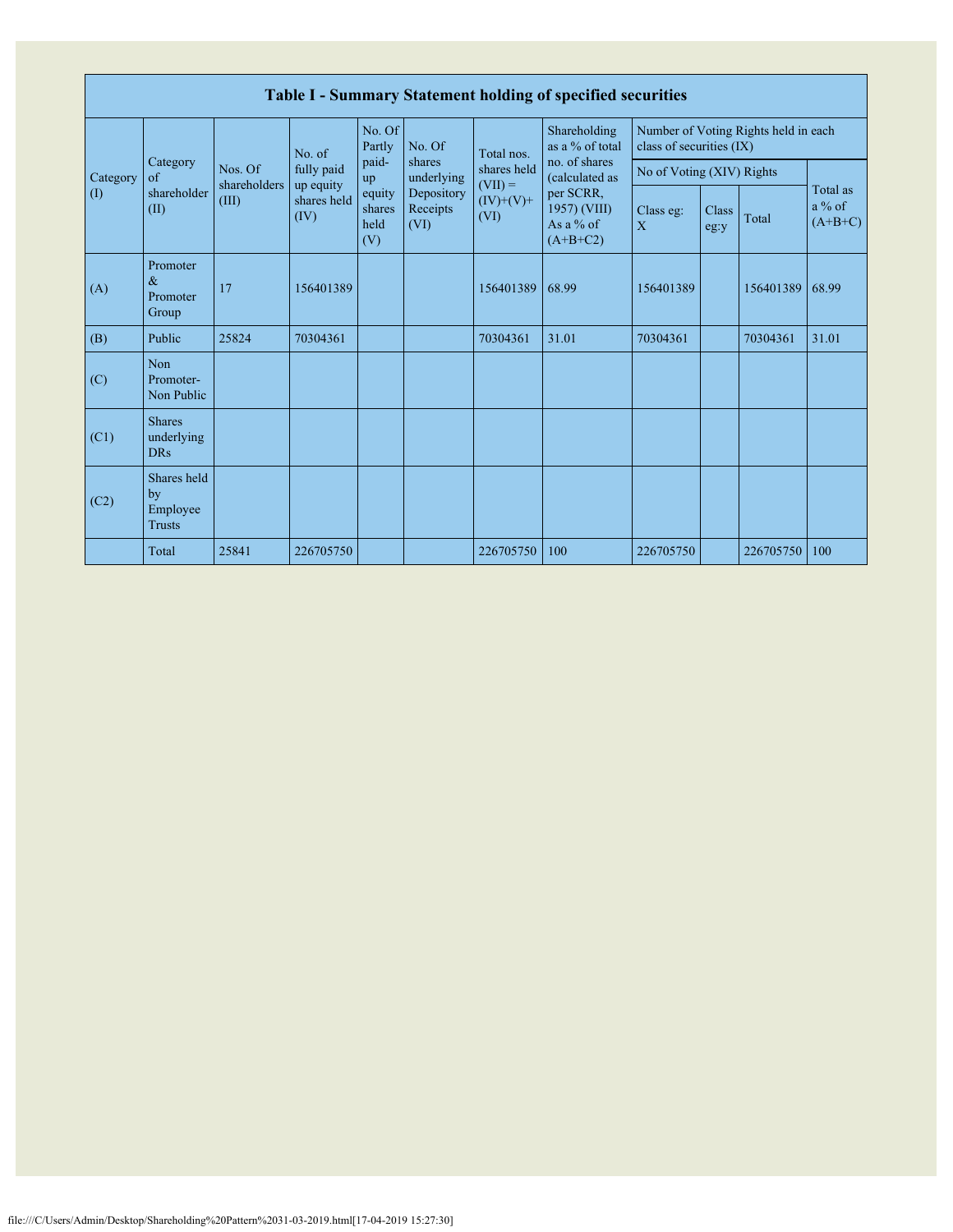|                 |                                                |                                                      |                                       |                                                           | Table I - Summary Statement holding of specified securities                              |            |                                                         |                         |                                                         |                                                                         |
|-----------------|------------------------------------------------|------------------------------------------------------|---------------------------------------|-----------------------------------------------------------|------------------------------------------------------------------------------------------|------------|---------------------------------------------------------|-------------------------|---------------------------------------------------------|-------------------------------------------------------------------------|
| Category<br>(1) | Category<br>of<br>shareholder<br>(II)          | No. Of<br><b>Shares</b><br>Underlying<br>Outstanding | No. of<br><b>Shares</b><br>Underlying | No. Of Shares<br>Underlying<br>Outstanding<br>convertible | Shareholding, as a %<br>assuming full<br>conversion of<br>convertible securities (       |            | Number of<br>Locked in<br>shares (XII)                  | <b>Shares</b><br>(XIII) | Number of<br>pledged or<br>otherwise<br>encumbered      | Number of<br>equity shares<br>held in<br>dematerialized<br>form $(XIV)$ |
|                 |                                                | convertible<br>securities<br>(X)                     | Outstanding<br>Warrants<br>$(X_i)$    | securities and<br>No. Of<br>Warrants $(X_i)$<br>(a)       | as a percentage of<br>diluted share capital)<br>$(XI)=(VII)+(X) As a$<br>% of $(A+B+C2)$ | No.<br>(a) | As a<br>$%$ of<br>total<br><b>Shares</b><br>held<br>(b) | No.<br>(a)              | As a<br>$%$ of<br>total<br><b>Shares</b><br>held<br>(b) |                                                                         |
| (A)             | Promoter<br>$\&$<br>Promoter<br>Group          |                                                      |                                       |                                                           | 68.99                                                                                    |            |                                                         |                         |                                                         | 156401389                                                               |
| (B)             | Public                                         |                                                      |                                       |                                                           | 31.01                                                                                    |            |                                                         |                         |                                                         | 66544511                                                                |
| (C)             | Non<br>Promoter-<br>Non Public                 |                                                      |                                       |                                                           |                                                                                          |            |                                                         |                         |                                                         |                                                                         |
| (C1)            | <b>Shares</b><br>underlying<br><b>DRs</b>      |                                                      |                                       |                                                           |                                                                                          |            |                                                         |                         |                                                         |                                                                         |
| (C2)            | Shares held<br>by<br>Employee<br><b>Trusts</b> |                                                      |                                       |                                                           |                                                                                          |            |                                                         |                         |                                                         |                                                                         |
|                 | Total                                          |                                                      |                                       |                                                           | 100                                                                                      |            |                                                         |                         |                                                         | 222945900                                                               |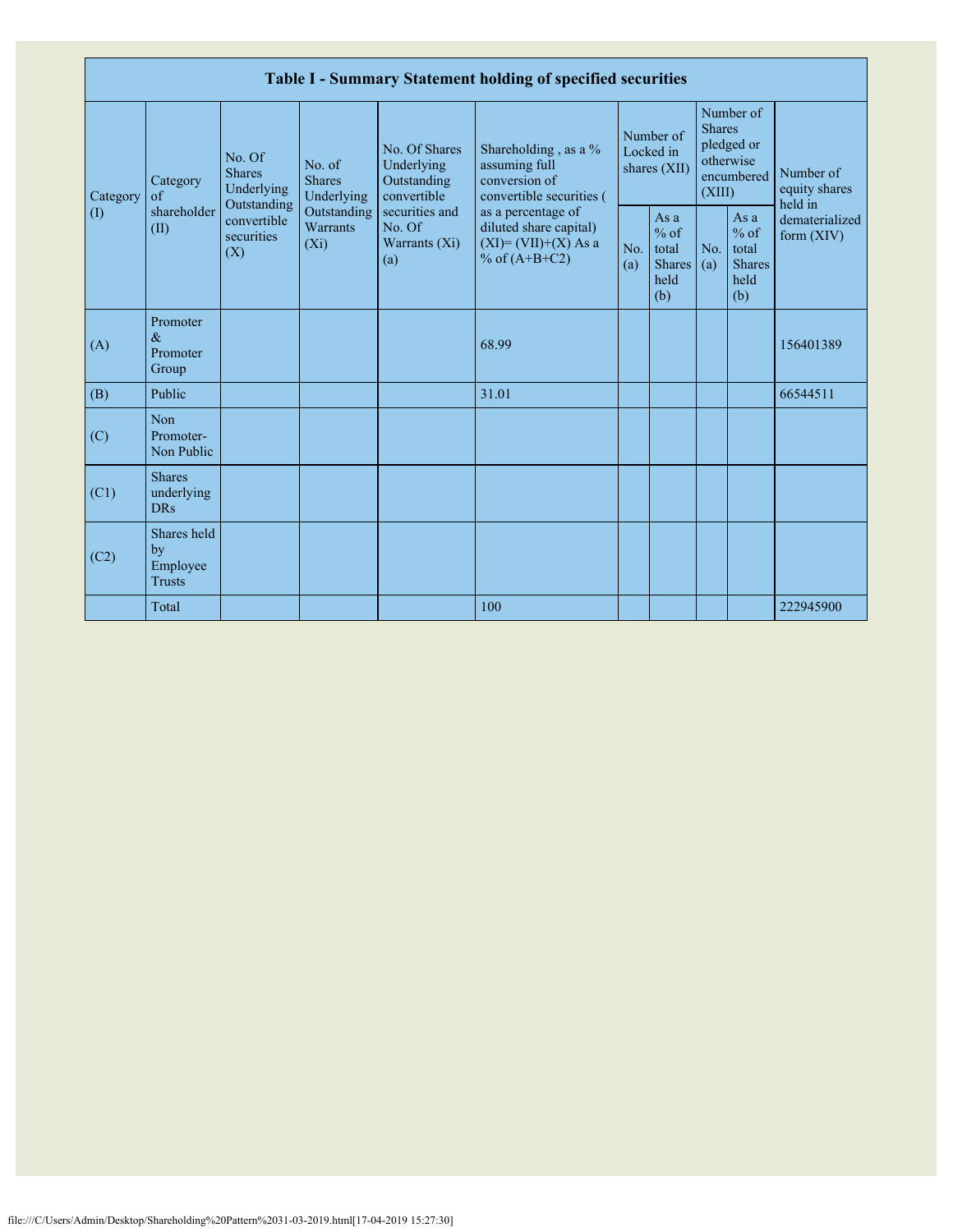| Table II - Statement showing shareholding pattern of the Promoter and Promoter Group           |                                                                                                                     |                                  |                                                |                                                |                                              |                                  |                                                                           |                           |               |                                      |                                             |
|------------------------------------------------------------------------------------------------|---------------------------------------------------------------------------------------------------------------------|----------------------------------|------------------------------------------------|------------------------------------------------|----------------------------------------------|----------------------------------|---------------------------------------------------------------------------|---------------------------|---------------|--------------------------------------|---------------------------------------------|
|                                                                                                |                                                                                                                     |                                  |                                                | No.<br><b>Of</b>                               |                                              |                                  | Shareholding<br>as a % of                                                 | class of securities (IX)  |               | Number of Voting Rights held in each |                                             |
|                                                                                                | Category &<br>Name of the<br>Shareholders (I)                                                                       |                                  | No. of                                         | Partly                                         | No. Of<br>shares                             | Total nos.<br>shares held        | total no. of<br>shares                                                    | No of Voting (XIV) Rights |               |                                      | Total                                       |
| Sr.                                                                                            |                                                                                                                     | Nos. Of<br>shareholders<br>(III) | fully paid<br>up equity<br>shares held<br>(IV) | paid-<br>up<br>equity<br>shares<br>held<br>(V) | underlying<br>Depository<br>Receipts<br>(VI) | $(VII) =$<br>$(IV)+(V)+$<br>(VI) | (calculated<br>as per<br>SCRR,<br>1957) (VIII)<br>As a % of<br>$(A+B+C2)$ | Class eg:<br>$\mathbf X$  | Class<br>eg:y | Total                                | as a $%$<br>of<br>Total<br>Voting<br>rights |
| $\mathbf{A}$                                                                                   | Table II - Statement showing shareholding pattern of the Promoter and Promoter Group                                |                                  |                                                |                                                |                                              |                                  |                                                                           |                           |               |                                      |                                             |
| (1)                                                                                            | Indian                                                                                                              |                                  |                                                |                                                |                                              |                                  |                                                                           |                           |               |                                      |                                             |
| (a)                                                                                            | Individuals/Hindu<br>undivided Family                                                                               | 9                                | 66242339                                       |                                                |                                              | 66242339                         | 29.22                                                                     | 66242339                  |               | 66242339                             | 29.22                                       |
| (d)                                                                                            | Any Other<br>(specify)                                                                                              | 8                                | 90159050                                       |                                                |                                              | 90159050                         | 39.77                                                                     | 90159050                  |               | 90159050                             | 39.77                                       |
| Sub-Total<br>(A)(1)                                                                            |                                                                                                                     | 17                               | 156401389                                      |                                                |                                              | 156401389                        | 68.99                                                                     | 156401389                 |               | 156401389 68.99                      |                                             |
| (2)                                                                                            | Foreign                                                                                                             |                                  |                                                |                                                |                                              |                                  |                                                                           |                           |               |                                      |                                             |
| Total<br>Shareholding<br>of Promoter<br>and<br>Promoter<br>Group $(A)=$<br>$(A)(1)+(A)$<br>(2) |                                                                                                                     | 17                               | 156401389                                      |                                                |                                              | 156401389                        | 68.99                                                                     | 156401389                 |               | 156401389 68.99                      |                                             |
| $\, {\bf B}$                                                                                   | Table III - Statement showing shareholding pattern of the Public shareholder                                        |                                  |                                                |                                                |                                              |                                  |                                                                           |                           |               |                                      |                                             |
| (1)                                                                                            | Institutions                                                                                                        |                                  |                                                |                                                |                                              |                                  |                                                                           |                           |               |                                      |                                             |
| (a)                                                                                            | <b>Mutual Funds</b>                                                                                                 | $\sqrt{2}$                       | 20120                                          |                                                |                                              | 20120                            | 0.01                                                                      | 20120                     |               | 20120                                | 0.01                                        |
| (f)                                                                                            | Financial<br>Institutions/<br><b>Banks</b>                                                                          | 5                                | 19500                                          |                                                |                                              | 19500                            | 0.01                                                                      | 19500                     |               | 19500                                | 0.01                                        |
| Sub-Total<br>(B)(1)                                                                            |                                                                                                                     |                                  | 39620                                          |                                                |                                              | 39620                            | 0.02                                                                      | 39620                     |               | 39620                                | 0.02                                        |
| (3)                                                                                            | Non-institutions                                                                                                    |                                  |                                                |                                                |                                              |                                  |                                                                           |                           |               |                                      |                                             |
| (a(i))                                                                                         | Individuals -<br>i.Individual<br>shareholders<br>holding nominal<br>share capital up<br>to Rs. 2 lakhs.             | 24124                            | 47404777                                       |                                                |                                              | 47404777                         | 20.91                                                                     | 47404777                  |               | 47404777                             | 20.91                                       |
| (a(ii))                                                                                        | Individuals - ii.<br>Individual<br>shareholders<br>holding nominal<br>share capital in<br>excess of Rs. 2<br>lakhs. | 8                                | 2705167                                        |                                                |                                              | 2705167                          | 1.19                                                                      | 2705167                   |               | 2705167                              | 1.19                                        |
| (b)                                                                                            | NBFCs registered<br>with RBI                                                                                        | $\overline{c}$                   | 7510                                           |                                                |                                              | 7510                             | $\mathbf{0}$                                                              | 7510                      |               | 7510                                 | $\boldsymbol{0}$                            |
| (e)                                                                                            | Any Other<br>(specify)                                                                                              | 1683                             | 20147287                                       |                                                |                                              | 20147287                         | 8.89                                                                      | 20147287                  |               | 20147287                             | 8.89                                        |
| Sub-Total<br>(B)(3)                                                                            |                                                                                                                     | 25817                            | 70264741                                       |                                                |                                              | 70264741                         | 30.99                                                                     | 70264741                  |               | 70264741                             | 30.99                                       |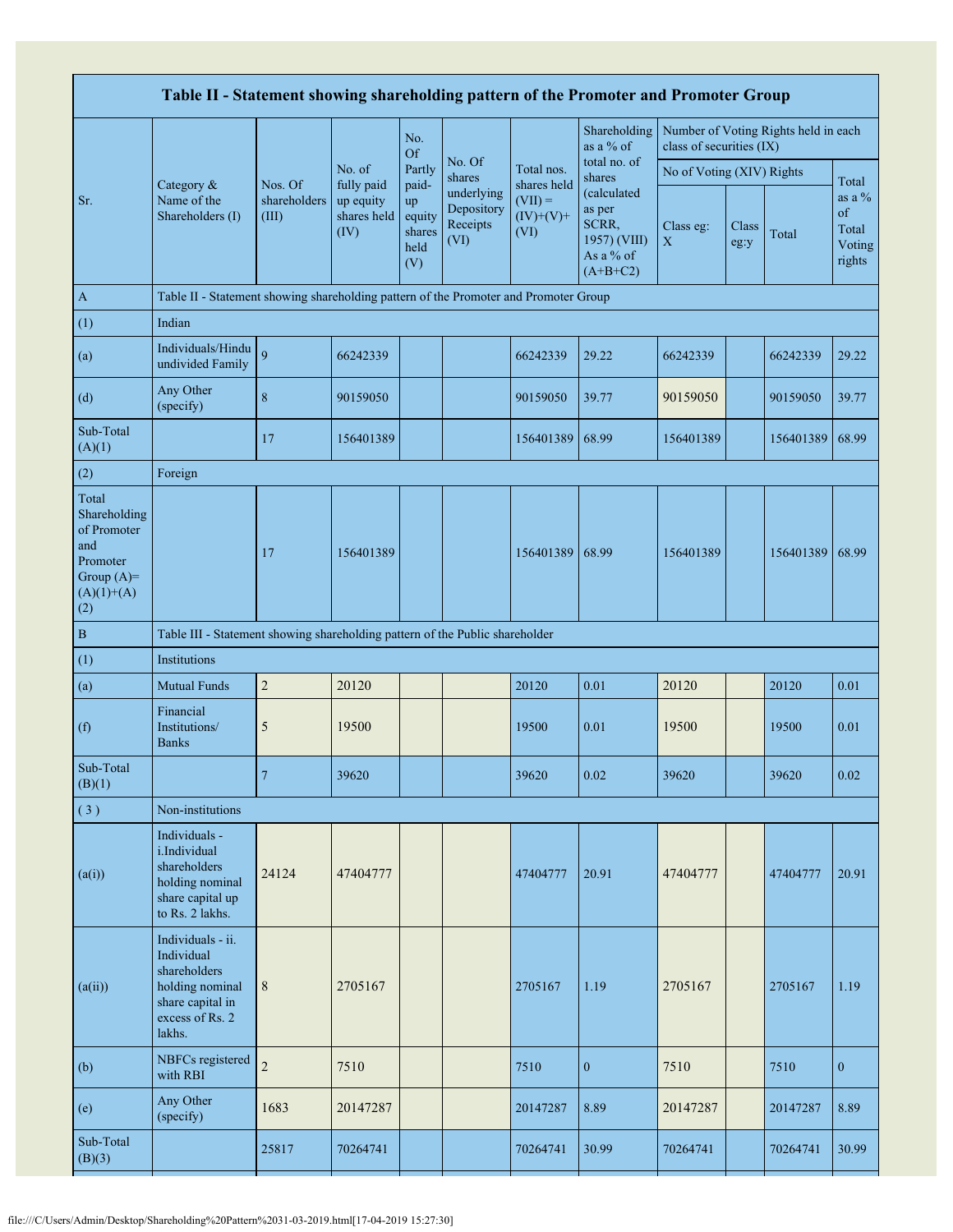| <b>Total Public</b><br>Shareholding<br>$(B)=(B)(1)+$<br>$(B)(2)+(B)$<br>(3) | 25824                                                                                         | 70304361  |  |  | 70304361  | 31.01 | 70304361  |  | 70304361  | 31.01 |  |
|-----------------------------------------------------------------------------|-----------------------------------------------------------------------------------------------|-----------|--|--|-----------|-------|-----------|--|-----------|-------|--|
| <sup>-</sup> C                                                              | Table IV - Statement showing shareholding pattern of the Non Promoter- Non Public shareholder |           |  |  |           |       |           |  |           |       |  |
| Total (<br>$A+B+C2$ )                                                       | 25841                                                                                         | 226705750 |  |  | 226705750 | 100   | 226705750 |  | 226705750 | 100   |  |
| Total<br>$(A+B+C)$                                                          | 25841                                                                                         | 226705750 |  |  | 226705750 | 100   | 226705750 |  | 226705750 | 100   |  |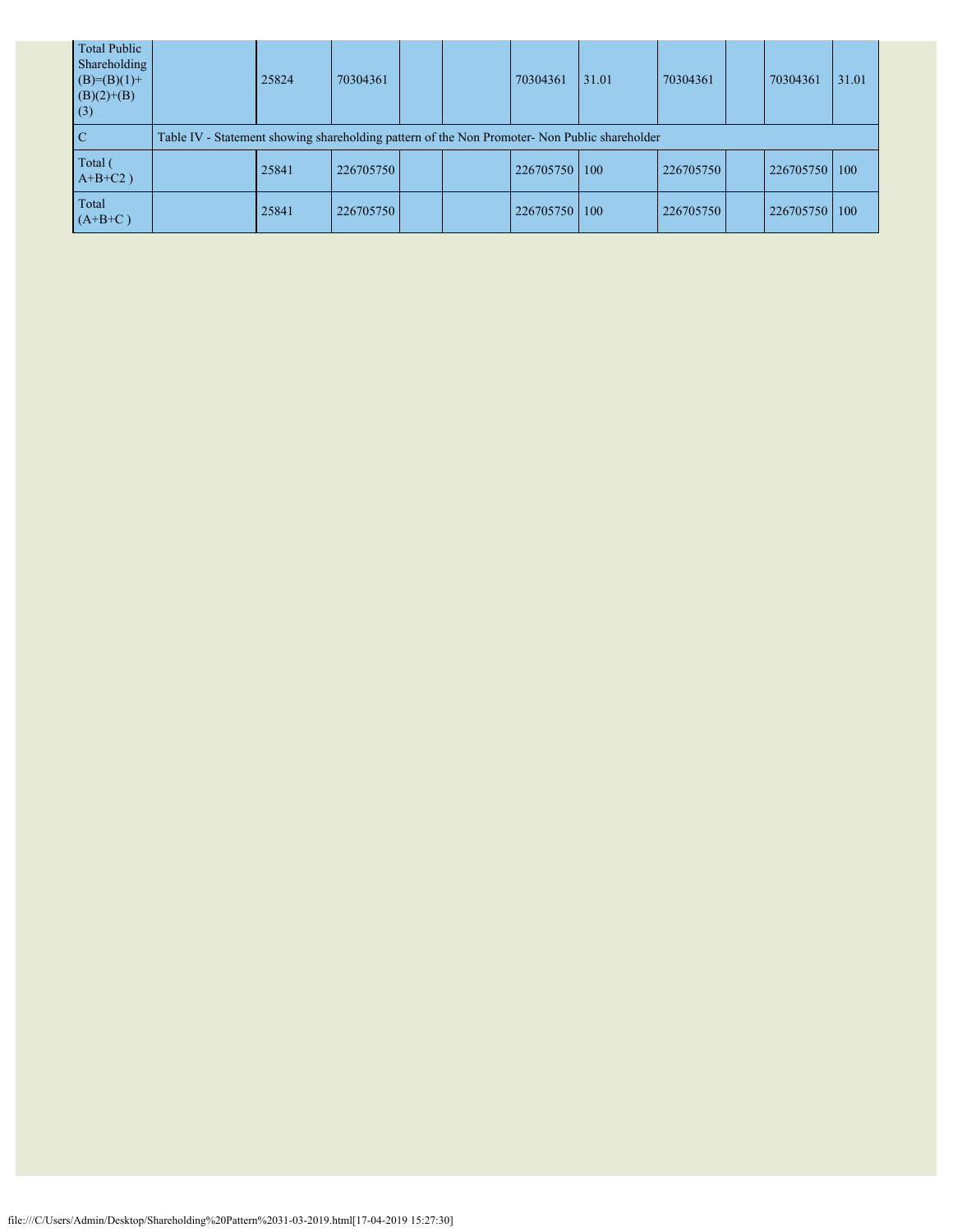| Table II - Statement showing shareholding pattern of the Promoter and Promoter Group    |                                                 |                                                                                                   |                                            |                                                                                               |                                        |                                                  |                                                                               |                                                         |                                       |  |  |
|-----------------------------------------------------------------------------------------|-------------------------------------------------|---------------------------------------------------------------------------------------------------|--------------------------------------------|-----------------------------------------------------------------------------------------------|----------------------------------------|--------------------------------------------------|-------------------------------------------------------------------------------|---------------------------------------------------------|---------------------------------------|--|--|
|                                                                                         | No. Of<br><b>Shares</b><br>Underlying           | No. of<br><b>Shares</b><br>Underlying                                                             | No. Of Shares<br>Underlying<br>Outstanding | Shareholding, as a %<br>assuming full conversion of<br>convertible securities (as a           | Number of<br>Locked in<br>shares (XII) |                                                  | Number of<br><b>Shares</b><br>pledged or<br>otherwise<br>encumbered<br>(XIII) |                                                         | Number of<br>equity shares<br>held in |  |  |
| Sr.                                                                                     | Outstanding<br>convertible<br>securities<br>(X) | convertible<br>Outstanding<br>securities and<br>Warrants<br>No. Of Warrants<br>$(X_i)$<br>(Xi)(a) |                                            | percentage of diluted share<br>capital) $(XI) = (VII)+(X) As$<br>a % of $(A+B+C2)$<br>(a)     |                                        | As a<br>$%$ of<br>total<br>Shares<br>held<br>(b) | No.<br>(a)                                                                    | As a<br>$%$ of<br>total<br><b>Shares</b><br>held<br>(b) | dematerialized<br>form (XIV)          |  |  |
| $\mathbf{A}$                                                                            |                                                 |                                                                                                   |                                            | Table II - Statement showing shareholding pattern of the Promoter and Promoter Group          |                                        |                                                  |                                                                               |                                                         |                                       |  |  |
| (1)                                                                                     | Indian                                          |                                                                                                   |                                            |                                                                                               |                                        |                                                  |                                                                               |                                                         |                                       |  |  |
| (a)                                                                                     |                                                 |                                                                                                   |                                            | 29.22                                                                                         |                                        |                                                  |                                                                               |                                                         | 66242339                              |  |  |
| (d)                                                                                     |                                                 |                                                                                                   |                                            | 39.77                                                                                         |                                        |                                                  |                                                                               |                                                         | 90159050                              |  |  |
| Sub-Total (A)<br>(1)                                                                    |                                                 |                                                                                                   |                                            | 68.99                                                                                         |                                        |                                                  |                                                                               |                                                         | 156401389                             |  |  |
| (2)                                                                                     | Foreign                                         |                                                                                                   |                                            |                                                                                               |                                        |                                                  |                                                                               |                                                         |                                       |  |  |
| Total<br>Shareholding<br>of Promoter<br>and Promoter<br>Group $(A)=$<br>$(A)(1)+(A)(2)$ |                                                 |                                                                                                   |                                            | 68.99                                                                                         |                                        |                                                  |                                                                               |                                                         | 156401389                             |  |  |
| $\, {\bf B}$                                                                            |                                                 |                                                                                                   |                                            | Table III - Statement showing shareholding pattern of the Public shareholder                  |                                        |                                                  |                                                                               |                                                         |                                       |  |  |
| (1)                                                                                     | Institutions                                    |                                                                                                   |                                            |                                                                                               |                                        |                                                  |                                                                               |                                                         |                                       |  |  |
| (a)                                                                                     |                                                 |                                                                                                   |                                            | 0.01                                                                                          |                                        |                                                  |                                                                               |                                                         | 8870                                  |  |  |
| (f)                                                                                     |                                                 |                                                                                                   |                                            | 0.01                                                                                          |                                        |                                                  |                                                                               |                                                         | 9250                                  |  |  |
| Sub-Total (B)<br>(1)                                                                    |                                                 |                                                                                                   |                                            | 0.02                                                                                          |                                        |                                                  |                                                                               |                                                         | 18120                                 |  |  |
| (3)                                                                                     | Non-institutions                                |                                                                                                   |                                            |                                                                                               |                                        |                                                  |                                                                               |                                                         |                                       |  |  |
| (a(i))                                                                                  |                                                 |                                                                                                   |                                            | 20.91                                                                                         |                                        |                                                  |                                                                               |                                                         | 43680047                              |  |  |
| (a(ii))                                                                                 |                                                 |                                                                                                   |                                            | 1.19                                                                                          |                                        |                                                  |                                                                               |                                                         | 2705167                               |  |  |
| (b)                                                                                     |                                                 |                                                                                                   |                                            | $\overline{0}$                                                                                |                                        |                                                  |                                                                               |                                                         | 7510                                  |  |  |
| (e)                                                                                     |                                                 |                                                                                                   |                                            | 8.89                                                                                          |                                        |                                                  |                                                                               |                                                         | 20133667                              |  |  |
| Sub-Total (B)<br>(3)                                                                    |                                                 |                                                                                                   |                                            | 30.99                                                                                         |                                        |                                                  |                                                                               |                                                         | 66526391                              |  |  |
| <b>Total Public</b><br>Shareholding<br>$(B)= (B)(1) +$<br>$(B)(2)+(B)(3)$               |                                                 |                                                                                                   |                                            | 31.01                                                                                         |                                        |                                                  |                                                                               |                                                         | 66544511                              |  |  |
| ${\bf C}$                                                                               |                                                 |                                                                                                   |                                            | Table IV - Statement showing shareholding pattern of the Non Promoter- Non Public shareholder |                                        |                                                  |                                                                               |                                                         |                                       |  |  |
| Total (<br>$A+B+C2$ )                                                                   |                                                 |                                                                                                   |                                            | 100                                                                                           |                                        |                                                  |                                                                               |                                                         | 222945900                             |  |  |
| Total (A+B+C                                                                            |                                                 |                                                                                                   |                                            | 100                                                                                           |                                        |                                                  |                                                                               |                                                         | 222945900                             |  |  |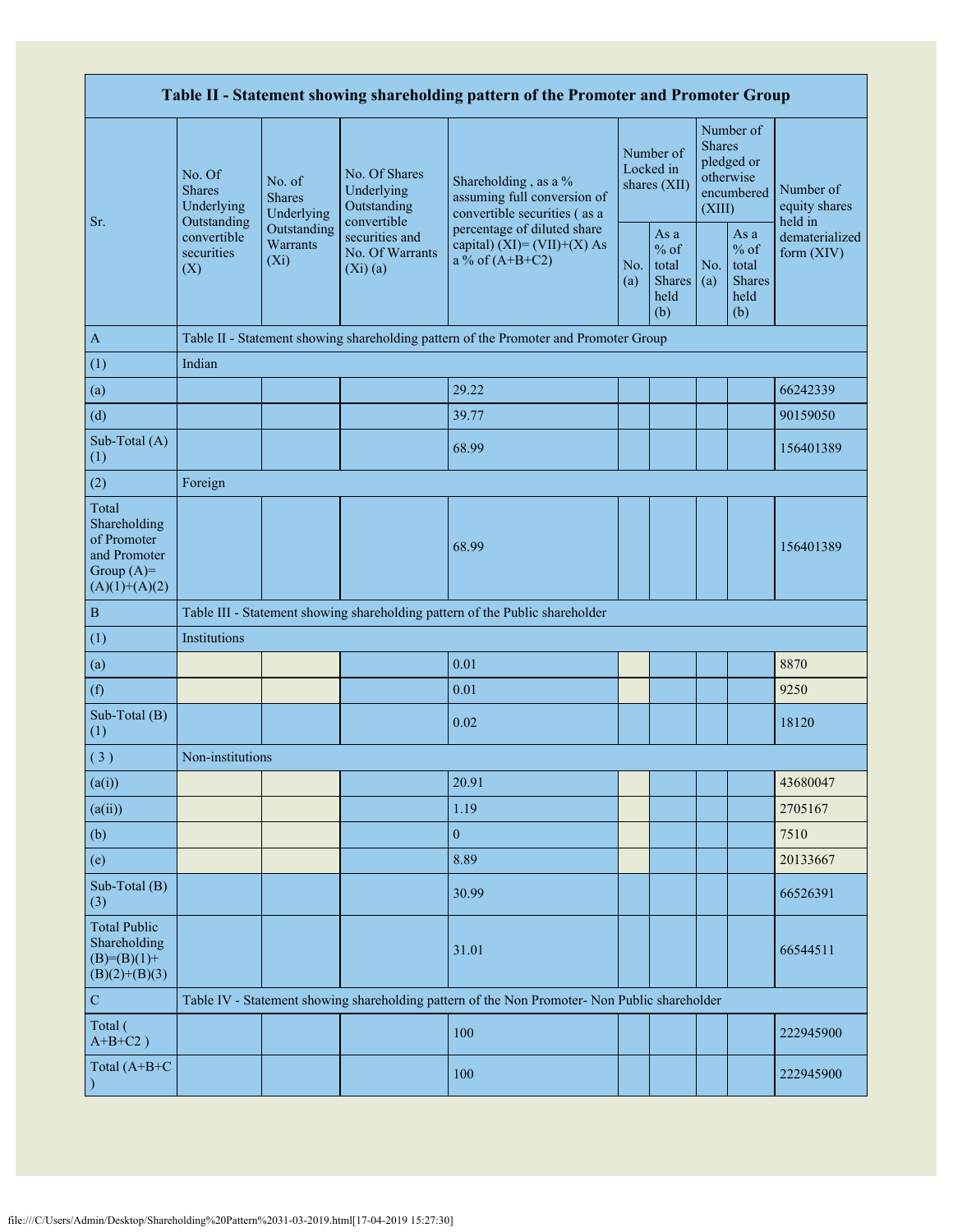| <b>Individuals/Hindu undivided Family</b>                                                                                                                                                |                            |                                                               |                         |                          |                            |              |                         |  |  |  |  |  |
|------------------------------------------------------------------------------------------------------------------------------------------------------------------------------------------|----------------------------|---------------------------------------------------------------|-------------------------|--------------------------|----------------------------|--------------|-------------------------|--|--|--|--|--|
| Searial No.                                                                                                                                                                              | $\mathbf{1}$               | $\sqrt{2}$                                                    | $\overline{\mathbf{3}}$ | $\overline{\mathcal{A}}$ | 5                          | 6            | 7                       |  |  |  |  |  |
| Name of the<br>Shareholders (I)                                                                                                                                                          | Umeshkumar<br>Nandlal More | Niraj Kumar<br>More                                           | Premlata More           | Yash More                | Aman<br>Nirajkumar<br>More | Pallavi More | Niraj Kumar<br>More Huf |  |  |  |  |  |
| PAN(II)                                                                                                                                                                                  | AACPM6443R                 | AADPM7225Q                                                    | AANPM5792L              | CNYPM7175B               | CNYPM7177D                 | AEDPM0567P   | AAAHN2180A              |  |  |  |  |  |
| No. of fully paid<br>up equity shares<br>held (IV)                                                                                                                                       | 22805999                   | 17852106                                                      | 12724455                | 4835620                  | 4654500                    | 3149409      | 173650                  |  |  |  |  |  |
| No. Of Partly<br>paid-up equity<br>shares held (V)                                                                                                                                       |                            |                                                               |                         |                          |                            |              |                         |  |  |  |  |  |
| No. Of shares<br>underlying<br>Depository<br>Receipts (VI)                                                                                                                               |                            |                                                               |                         |                          |                            |              |                         |  |  |  |  |  |
| Total nos. shares<br>$\text{held (VII)} =$<br>$(IV)+(V)+(VI)$                                                                                                                            | 22805999                   | 17852106                                                      | 12724455                | 4835620                  | 4654500                    | 3149409      | 173650                  |  |  |  |  |  |
| Shareholding as a<br>% of total no. of<br>shares (calculated<br>as per SCRR,<br>1957) (VIII) As a<br>% of $(A+B+C2)$                                                                     | 10.06                      | 7.87                                                          | 5.61                    | 2.13                     | 2.05                       | 1.39         | 0.08                    |  |  |  |  |  |
|                                                                                                                                                                                          |                            | Number of Voting Rights held in each class of securities (IX) |                         |                          |                            |              |                         |  |  |  |  |  |
| Class eg: $X$                                                                                                                                                                            | 22805999                   | 17852106                                                      | 12724455                | 4835620                  | 4654500                    | 3149409      | 173650                  |  |  |  |  |  |
| Class eg:y                                                                                                                                                                               |                            |                                                               |                         |                          |                            |              |                         |  |  |  |  |  |
| Total                                                                                                                                                                                    | 22805999                   | 17852106                                                      | 12724455                | 4835620                  | 4654500                    | 3149409      | 173650                  |  |  |  |  |  |
| Total as a % of<br><b>Total Voting</b><br>rights                                                                                                                                         | 10.06                      | 7.87                                                          | 5.61                    | 2.13                     | 2.05                       | 1.39         | 0.08                    |  |  |  |  |  |
| No. Of Shares<br>Underlying<br>Outstanding<br>convertible<br>securities $(X)$                                                                                                            |                            |                                                               |                         |                          |                            |              |                         |  |  |  |  |  |
| No. of Shares<br>Underlying<br>Outstanding<br>Warrants (Xi)                                                                                                                              |                            |                                                               |                         |                          |                            |              |                         |  |  |  |  |  |
| No. Of Shares<br>Underlying<br>Outstanding<br>convertible<br>securities and No.<br>Of Warrants (Xi)<br>(a)                                                                               |                            |                                                               |                         |                          |                            |              |                         |  |  |  |  |  |
| Shareholding, as<br>a % assuming full<br>conversion of<br>convertible<br>securities (as a<br>percentage of<br>diluted share<br>capital) (XI)=<br>$(VII)+(Xi)(a)$ As<br>a % of $(A+B+C2)$ | 10.06                      | 7.87                                                          | 5.61                    | 2.13                     | 2.05                       | 1.39         | 0.08                    |  |  |  |  |  |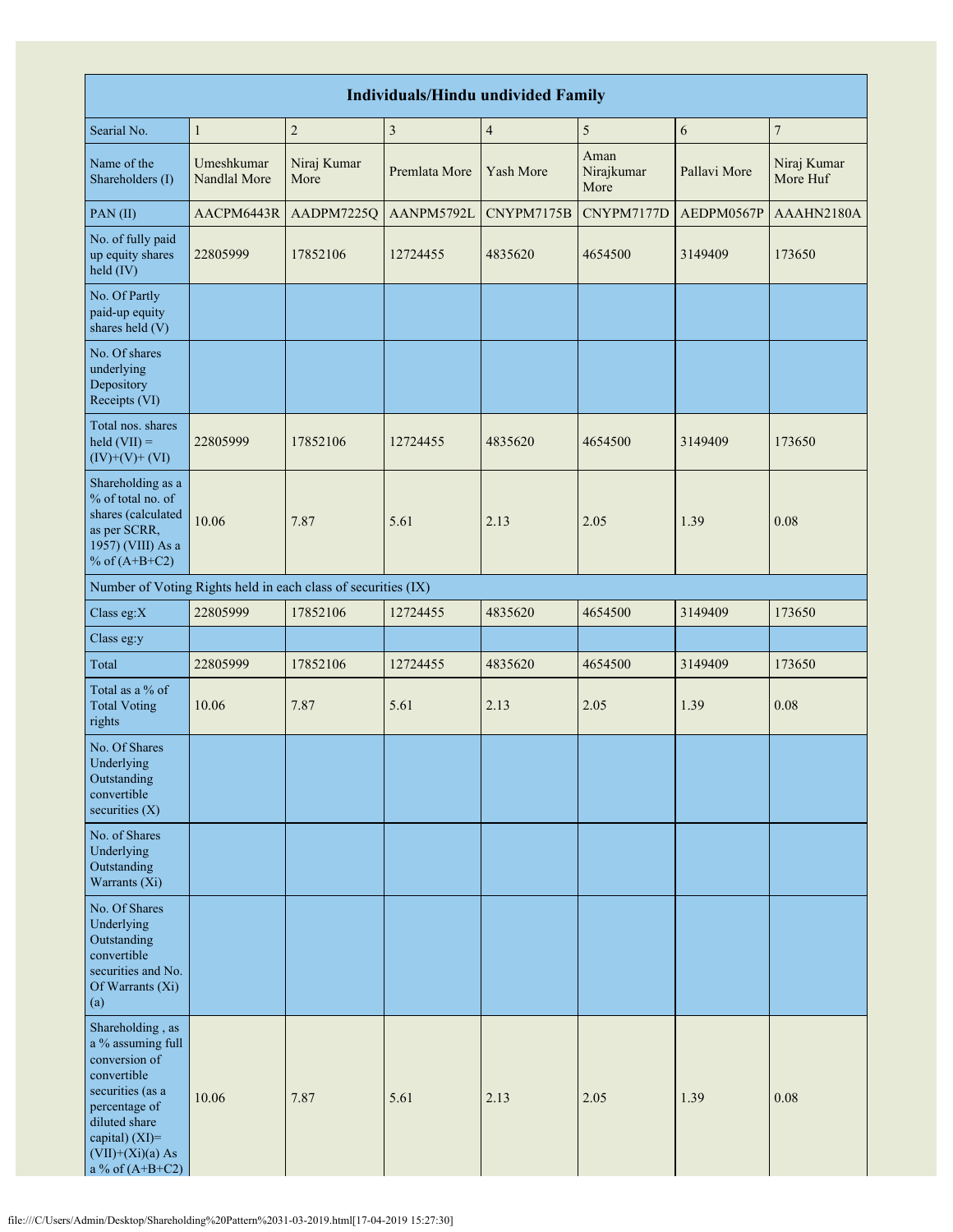| Number of Locked in shares (XII)                                     |                              |          |          |          |          |          |          |  |  |  |  |
|----------------------------------------------------------------------|------------------------------|----------|----------|----------|----------|----------|----------|--|--|--|--|
| No. $(a)$                                                            |                              |          |          |          |          |          |          |  |  |  |  |
| As a % of total<br>Shares held (b)                                   |                              |          |          |          |          |          |          |  |  |  |  |
| Number of Shares pledged or otherwise encumbered (XIII)              |                              |          |          |          |          |          |          |  |  |  |  |
| No. $(a)$                                                            |                              |          |          |          |          |          |          |  |  |  |  |
| As a % of total<br>Shares held (b)                                   |                              |          |          |          |          |          |          |  |  |  |  |
| Number of equity<br>shares held in<br>dematerialized<br>form $(XIV)$ | 22805999                     | 17852106 | 12724455 | 4835620  | 4654500  | 3149409  | 173650   |  |  |  |  |
|                                                                      | Reason for not providing PAN |          |          |          |          |          |          |  |  |  |  |
| Reason for not<br>providing PAN                                      |                              |          |          |          |          |          |          |  |  |  |  |
| Shareholder type                                                     | Promoter                     | Promoter | Promoter | Promoter | Promoter | Promoter | Promoter |  |  |  |  |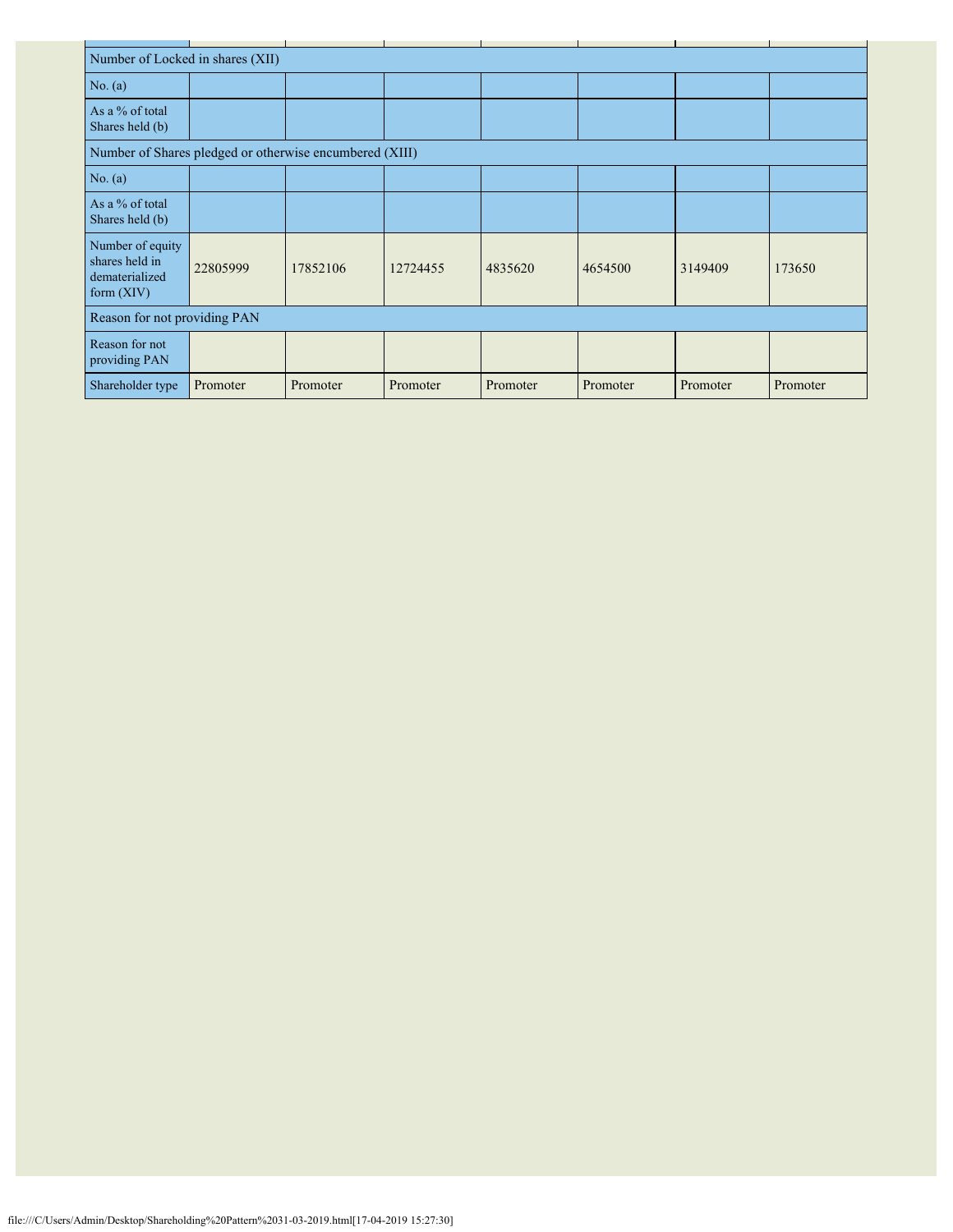| <b>Individuals/Hindu undivided Family</b>                                                                                                                                                                                    |                                                               |                  |                       |  |  |  |  |  |  |  |
|------------------------------------------------------------------------------------------------------------------------------------------------------------------------------------------------------------------------------|---------------------------------------------------------------|------------------|-----------------------|--|--|--|--|--|--|--|
| Searial No.                                                                                                                                                                                                                  | $\,8\,$                                                       | $\boldsymbol{9}$ |                       |  |  |  |  |  |  |  |
| Name of the<br>Shareholders (I)                                                                                                                                                                                              | Rameshkumar Radhakishan More                                  | Vinod R Haritwal | Click here to go back |  |  |  |  |  |  |  |
| PAN(II)                                                                                                                                                                                                                      | AADPM7235N                                                    | AAAPH0577K       | Total                 |  |  |  |  |  |  |  |
| No. of fully paid<br>up equity shares<br>held (IV)                                                                                                                                                                           | 21600                                                         | 25000            | 66242339              |  |  |  |  |  |  |  |
| No. Of Partly paid-<br>up equity shares<br>held(V)                                                                                                                                                                           |                                                               |                  |                       |  |  |  |  |  |  |  |
| No. Of shares<br>underlying<br>Depository<br>Receipts (VI)                                                                                                                                                                   |                                                               |                  |                       |  |  |  |  |  |  |  |
| Total nos. shares<br>held $(VII) = (IV) +$<br>$(V)$ + $(VI)$                                                                                                                                                                 | 21600                                                         | 25000            | 66242339              |  |  |  |  |  |  |  |
| Shareholding as a<br>% of total no. of<br>shares (calculated<br>as per SCRR,<br>1957) (VIII) As a<br>% of $(A+B+C2)$                                                                                                         | 0.01                                                          | 0.01             | 29.22                 |  |  |  |  |  |  |  |
|                                                                                                                                                                                                                              | Number of Voting Rights held in each class of securities (IX) |                  |                       |  |  |  |  |  |  |  |
| Class eg: $X$                                                                                                                                                                                                                | 21600                                                         | 25000            | 66242339              |  |  |  |  |  |  |  |
| Class eg:y                                                                                                                                                                                                                   |                                                               |                  |                       |  |  |  |  |  |  |  |
| Total                                                                                                                                                                                                                        | 21600                                                         | 25000            | 66242339              |  |  |  |  |  |  |  |
| Total as a % of<br>Total Voting rights                                                                                                                                                                                       | 0.01                                                          | $0.01\,$         | 29.22                 |  |  |  |  |  |  |  |
| No. Of Shares<br>Underlying<br>Outstanding<br>convertible<br>securities $(X)$                                                                                                                                                |                                                               |                  |                       |  |  |  |  |  |  |  |
| No. of Shares<br>Underlying<br>Outstanding<br>Warrants (Xi)                                                                                                                                                                  |                                                               |                  |                       |  |  |  |  |  |  |  |
| No. Of Shares<br>Underlying<br>Outstanding<br>convertible<br>securities and No.<br>Of Warrants (Xi)<br>(a)                                                                                                                   |                                                               |                  |                       |  |  |  |  |  |  |  |
| Shareholding, as a<br>% assuming full<br>conversion of<br>convertible<br>securities (as a<br>percentage of<br>diluted share<br>capital) (XI)=<br>$(VII)+(Xi)(a)$ As a<br>% of $(A+B+C2)$<br>Number of Locked in shares (XII) | 0.01                                                          | 0.01             | 29.22                 |  |  |  |  |  |  |  |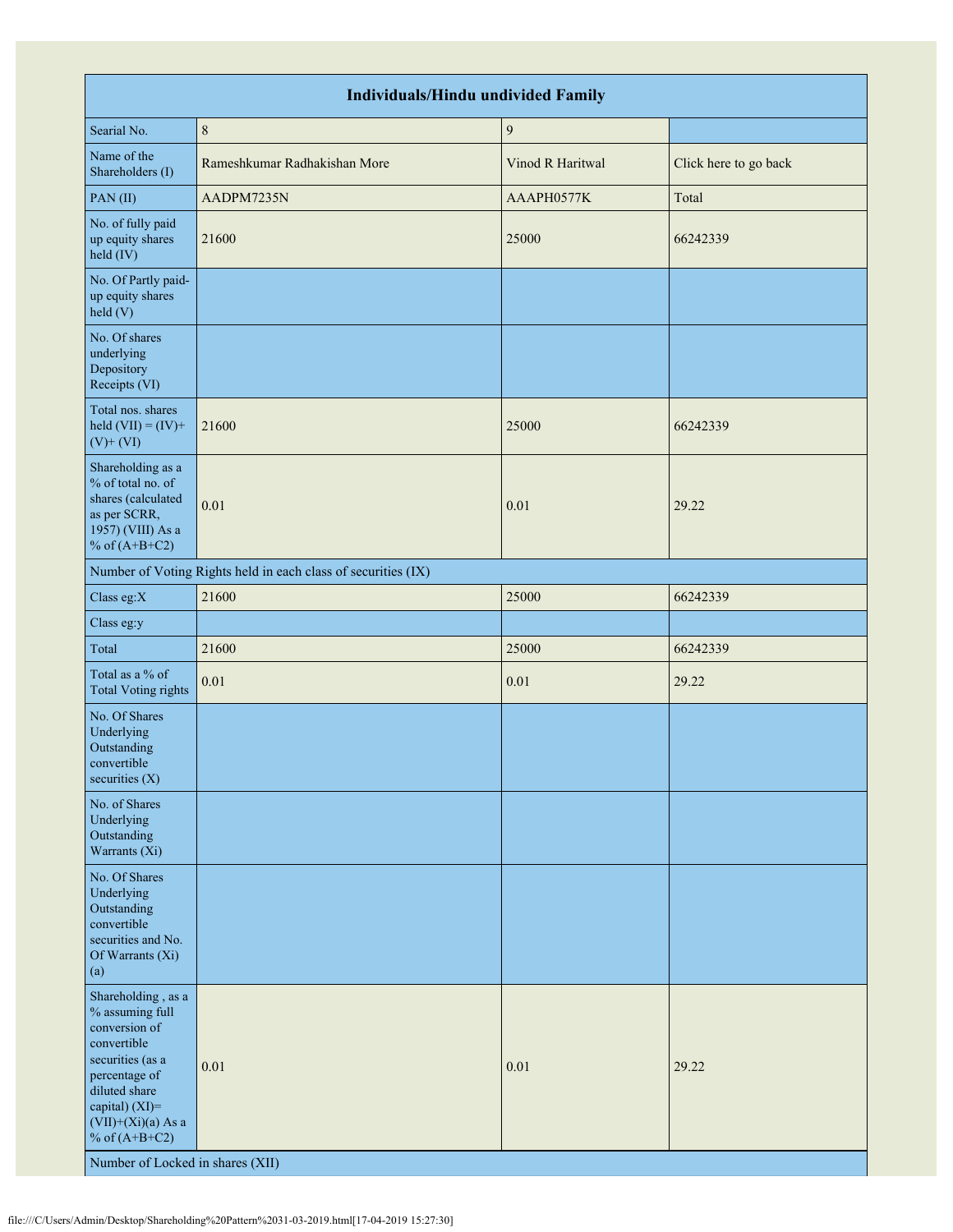| No. $(a)$                                                          |                                                         |          |          |
|--------------------------------------------------------------------|---------------------------------------------------------|----------|----------|
| As a % of total<br>Shares held (b)                                 |                                                         |          |          |
|                                                                    | Number of Shares pledged or otherwise encumbered (XIII) |          |          |
| No. (a)                                                            |                                                         |          |          |
| As a % of total<br>Shares held (b)                                 |                                                         |          |          |
| Number of equity<br>shares held in<br>dematerialized<br>form (XIV) | 21600                                                   | 25000    | 66242339 |
| Reason for not providing PAN                                       |                                                         |          |          |
| Reason for not<br>providing PAN                                    |                                                         |          |          |
| Shareholder type                                                   | Promoter                                                | Promoter |          |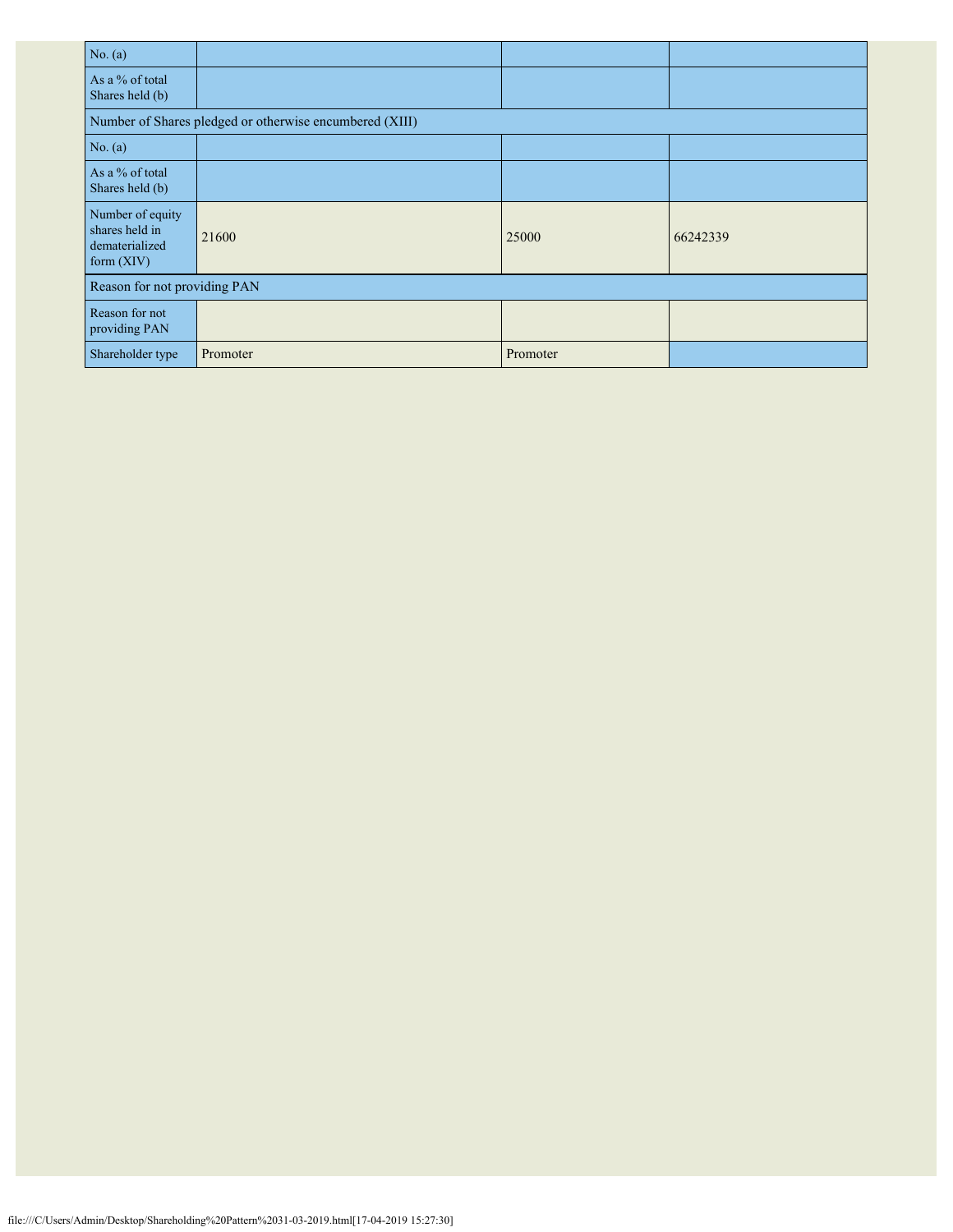| <b>Any Other (specify)</b>                                                                                           |                             |                             |                                              |                            |                            |                             |                               |  |  |  |  |
|----------------------------------------------------------------------------------------------------------------------|-----------------------------|-----------------------------|----------------------------------------------|----------------------------|----------------------------|-----------------------------|-------------------------------|--|--|--|--|
| Searial No.                                                                                                          | $\mathbf{1}$                | $\overline{c}$              | $\overline{3}$                               | $\overline{4}$             | 5                          | 6                           | $\boldsymbol{7}$              |  |  |  |  |
| Category                                                                                                             | Person Acting<br>in Concert | Person Acting<br>in Concert | <b>Bodies</b><br>Corporate                   | <b>Bodies</b><br>Corporate | <b>Bodies</b><br>Corporate | <b>Bodies</b><br>Corporate  | <b>Bodies</b><br>Corporate    |  |  |  |  |
| Name of the<br>Shareholders (I)                                                                                      | Shivani<br>Rajgarhia        | Manisha<br>Dujodwala        | Poona Bottling<br>Company<br>Private Limited | Ridhi Sidhi<br>Ltd.        | Growel<br>Projects LLP     | Radhakishan<br>Nandlal LLLP | Waluj<br><b>Beverages LLP</b> |  |  |  |  |
| PAN(II)                                                                                                              | AADPR1328M                  | AABPD3368F                  | AABCP0317K                                   | AAACR3412N                 | AAQFG4670A                 | AASFR8892B                  | AACFW2555L                    |  |  |  |  |
| No. of the<br>Shareholders (I)                                                                                       | 1                           | $\mathbf{1}$                | 1                                            | $\mathbf{1}$               | $\mathbf{1}$               | $\mathbf{1}$                | $\mathbf{1}$                  |  |  |  |  |
| No. of fully paid<br>up equity shares<br>held (IV)                                                                   | 695000                      | 482500                      | 42500050                                     | 32359000                   | 12558000                   | 1088120                     | 296380                        |  |  |  |  |
| No. Of Partly paid-<br>up equity shares<br>held (V)                                                                  |                             |                             |                                              |                            |                            |                             |                               |  |  |  |  |
| No. Of shares<br>underlying<br>Depository<br>Receipts (VI)                                                           |                             |                             |                                              |                            |                            |                             |                               |  |  |  |  |
| Total nos. shares<br>held $(VII) = (IV) +$<br>$(V)$ + $(VI)$                                                         | 695000                      | 482500                      | 42500050                                     | 32359000                   | 12558000                   | 1088120                     | 296380                        |  |  |  |  |
| Shareholding as a<br>% of total no. of<br>shares (calculated<br>as per SCRR,<br>1957) (VIII) As a<br>% of $(A+B+C2)$ | 0.31                        | 0.21                        | 18.75                                        | 14.27                      | 5.54                       | 0.48                        | 0.13                          |  |  |  |  |
| Number of Voting Rights held in each class of securities (IX)                                                        |                             |                             |                                              |                            |                            |                             |                               |  |  |  |  |
| Class eg: X                                                                                                          | 695000                      | 482500                      | 42500050                                     | 32359000                   | 12558000                   | 1088120                     | 296380                        |  |  |  |  |
| Class eg:y                                                                                                           |                             |                             |                                              |                            |                            |                             |                               |  |  |  |  |
| Total                                                                                                                | 695000                      | 482500                      | 42500050                                     | 32359000                   | 12558000                   | 1088120                     | 296380                        |  |  |  |  |
| Total as a % of<br><b>Total Voting rights</b>                                                                        | 0.31                        | 0.21                        | 18.75                                        | 14.27                      | 5.54                       | 0.48                        | 0.13                          |  |  |  |  |
| No. Of Shares<br>Underlying<br>Outstanding<br>convertible<br>securities $(X)$                                        |                             |                             |                                              |                            |                            |                             |                               |  |  |  |  |
| No. of Shares<br>Underlying<br>Outstanding<br>Warrants (Xi)                                                          |                             |                             |                                              |                            |                            |                             |                               |  |  |  |  |
| No. Of Shares<br>Underlying<br>Outstanding<br>convertible<br>securities and No.<br>Of Warrants (Xi)<br>(a)           |                             |                             |                                              |                            |                            |                             |                               |  |  |  |  |
| Shareholding, as a<br>% assuming full<br>conversion of<br>convertible<br>securities (as a                            |                             |                             |                                              |                            |                            |                             |                               |  |  |  |  |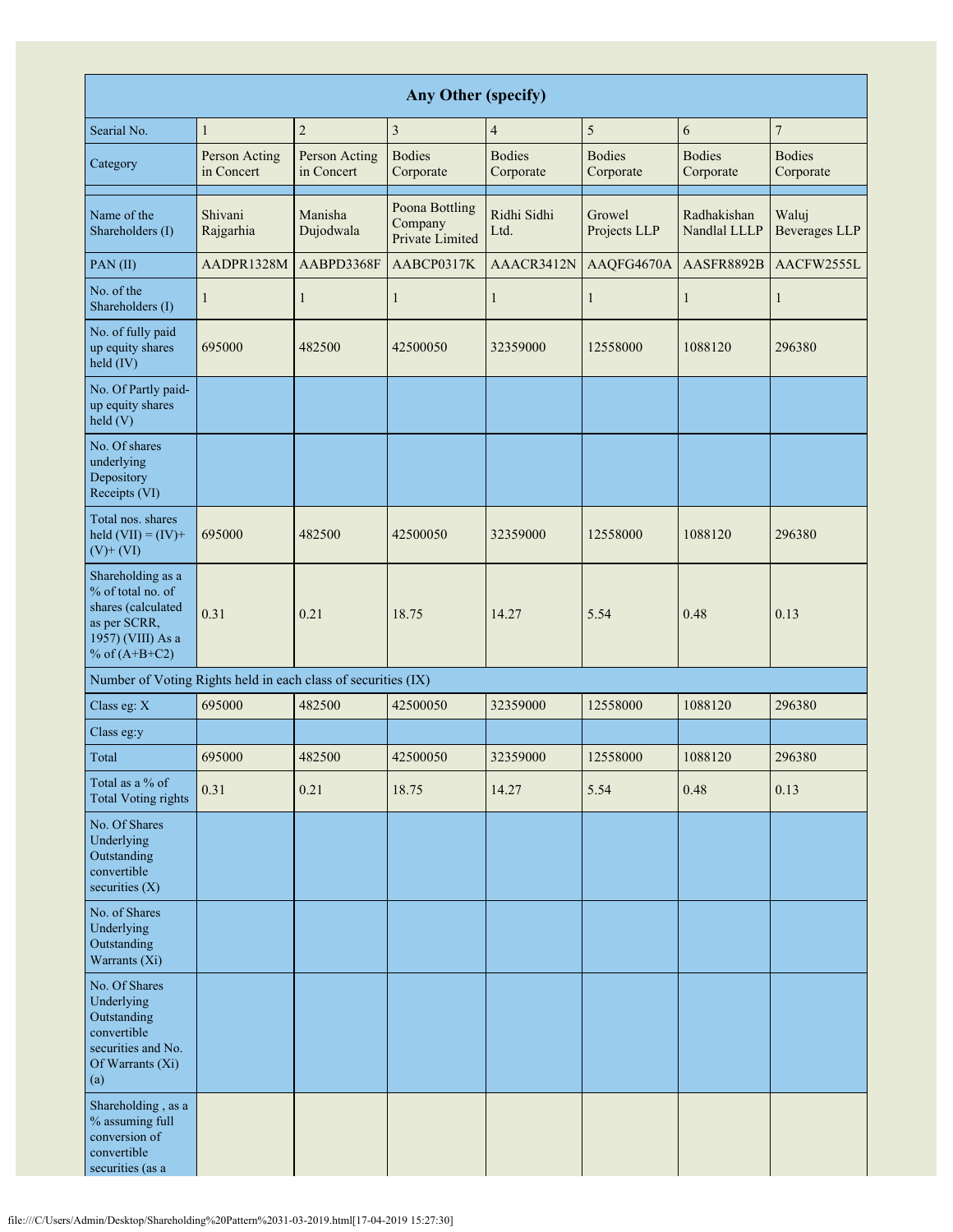| percentage of<br>diluted share<br>capital) $(XI)=$<br>(VII)+(X) As a %<br>of $(A+B+C2)$ | 0.31     | 0.21     | 18.75    | 14.27    | 5.54     | 0.48     | 0.13     |
|-----------------------------------------------------------------------------------------|----------|----------|----------|----------|----------|----------|----------|
| Number of Locked in shares (XII)                                                        |          |          |          |          |          |          |          |
| No. (a)                                                                                 |          |          |          |          |          |          |          |
| As a % of total<br>Shares held (b)                                                      |          |          |          |          |          |          |          |
| Number of Shares pledged or otherwise encumbered (XIII)                                 |          |          |          |          |          |          |          |
| No. $(a)$                                                                               |          |          |          |          |          |          |          |
| As a % of total<br>Shares held (b)                                                      |          |          |          |          |          |          |          |
| Number of equity<br>shares held in<br>dematerialized<br>form $(XIV)$                    | 695000   | 482500   | 42500050 | 32359000 | 12558000 | 1088120  | 296380   |
| Reason for not providing PAN                                                            |          |          |          |          |          |          |          |
| Reason for not<br>providing PAN                                                         |          |          |          |          |          |          |          |
| Shareholder type                                                                        | Promoter | Promoter | Promoter | Promoter | Promoter | Promoter | Promoter |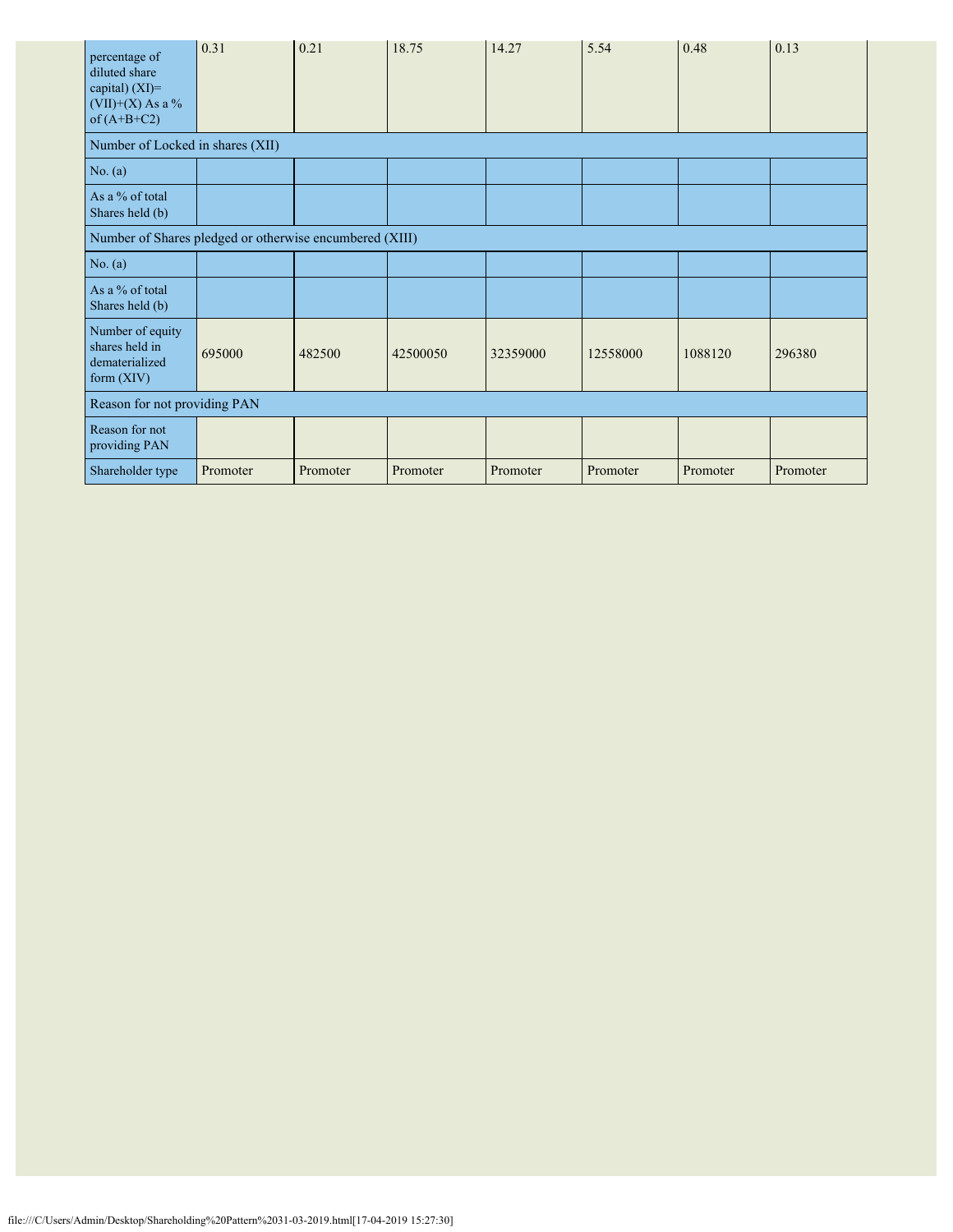| Any Other (specify)                                                                                                         |                                                               |                       |  |  |  |  |  |
|-----------------------------------------------------------------------------------------------------------------------------|---------------------------------------------------------------|-----------------------|--|--|--|--|--|
| Searial No.                                                                                                                 | $\,8\,$                                                       |                       |  |  |  |  |  |
| Category                                                                                                                    | <b>Bodies Corporate</b>                                       | Click here to go back |  |  |  |  |  |
| Name of the<br>Shareholders (I)                                                                                             | Bubna More And Company LLP                                    |                       |  |  |  |  |  |
| PAN(II)                                                                                                                     | AAPFB4397Q                                                    | Total                 |  |  |  |  |  |
| No. of the<br>Shareholders (I)                                                                                              | 1                                                             | $\,$ 8 $\,$           |  |  |  |  |  |
| No. of fully paid<br>up equity shares<br>held (IV)                                                                          | 180000                                                        | 90159050              |  |  |  |  |  |
| No. Of Partly paid-<br>up equity shares<br>held(V)                                                                          |                                                               |                       |  |  |  |  |  |
| No. Of shares<br>underlying<br>Depository<br>Receipts (VI)                                                                  |                                                               |                       |  |  |  |  |  |
| Total nos. shares<br>held $(VII) = (IV) +$<br>$(V)$ + $(VI)$                                                                | 180000                                                        | 90159050              |  |  |  |  |  |
| Shareholding as a<br>% of total no. of<br>shares (calculated<br>as per SCRR,<br>1957) (VIII) As a<br>% of $(A+B+C2)$        | 0.08                                                          | 39.77                 |  |  |  |  |  |
|                                                                                                                             | Number of Voting Rights held in each class of securities (IX) |                       |  |  |  |  |  |
| Class eg: X                                                                                                                 | 180000                                                        | 90159050              |  |  |  |  |  |
| Class eg:y                                                                                                                  |                                                               |                       |  |  |  |  |  |
| Total                                                                                                                       | 180000                                                        | 90159050              |  |  |  |  |  |
| Total as a % of<br>Total Voting rights                                                                                      | 0.08                                                          | 39.77                 |  |  |  |  |  |
| No. Of Shares<br>Underlying<br>Outstanding<br>convertible<br>securities $(X)$                                               |                                                               |                       |  |  |  |  |  |
| No. of Shares<br>Underlying<br>Outstanding<br>Warrants (Xi)                                                                 |                                                               |                       |  |  |  |  |  |
| No. Of Shares<br>Underlying<br>Outstanding<br>convertible<br>securities and No.<br>Of Warrants (Xi)<br>(a)                  |                                                               |                       |  |  |  |  |  |
| Shareholding, as a<br>% assuming full<br>conversion of<br>convertible<br>securities (as a<br>percentage of<br>diluted share | 0.08                                                          | 39.77                 |  |  |  |  |  |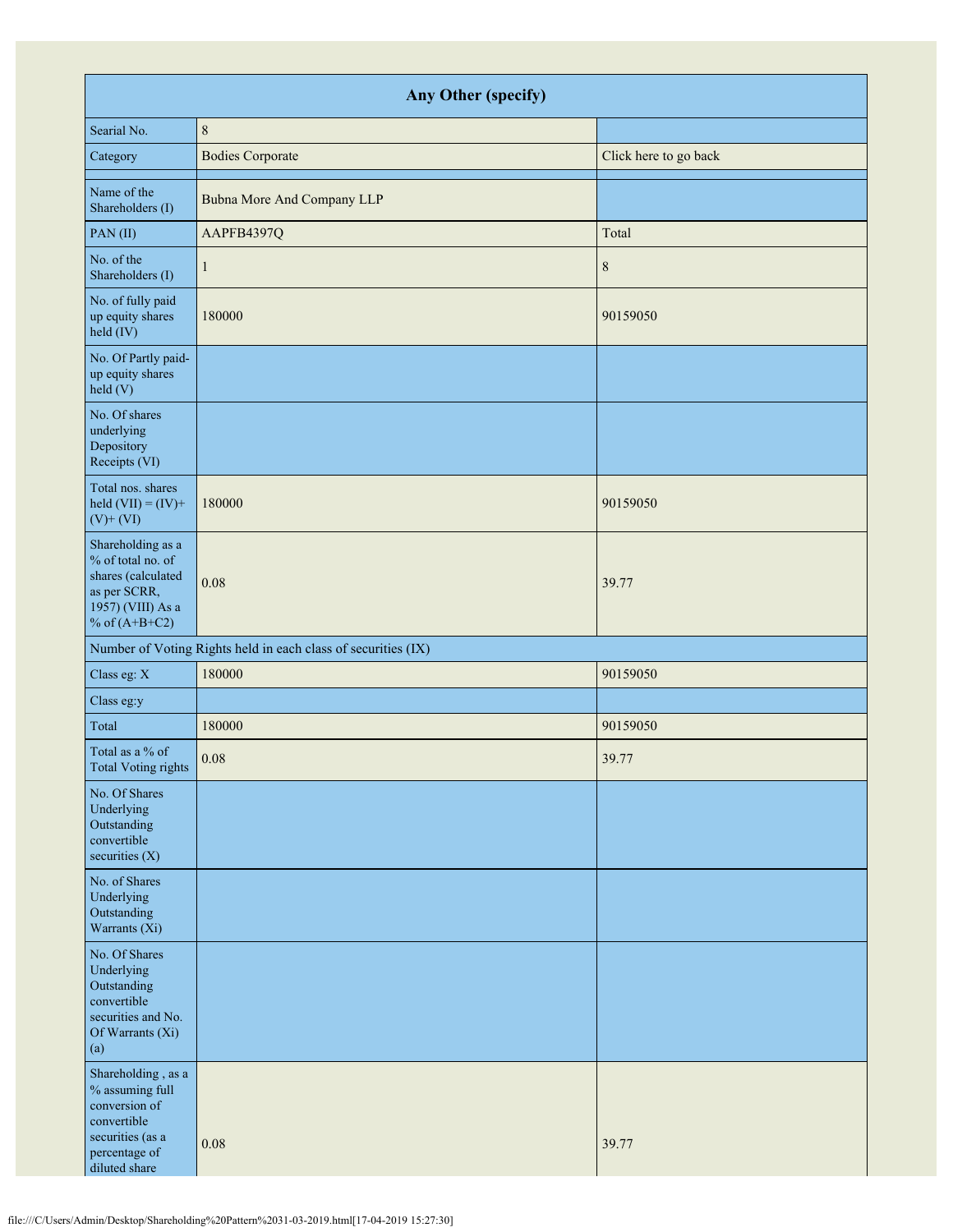| capital) (XI)=<br>$(VII)+(X)$ As a %<br>of $(A+B+C2)$              |          |          |  |  |  |  |  |  |
|--------------------------------------------------------------------|----------|----------|--|--|--|--|--|--|
| Number of Locked in shares (XII)                                   |          |          |  |  |  |  |  |  |
| No. $(a)$                                                          |          |          |  |  |  |  |  |  |
| As a % of total<br>Shares held (b)                                 |          |          |  |  |  |  |  |  |
| Number of Shares pledged or otherwise encumbered (XIII)            |          |          |  |  |  |  |  |  |
| No. (a)                                                            |          |          |  |  |  |  |  |  |
| As a % of total<br>Shares held (b)                                 |          |          |  |  |  |  |  |  |
| Number of equity<br>shares held in<br>dematerialized<br>form (XIV) | 180000   | 90159050 |  |  |  |  |  |  |
| Reason for not providing PAN                                       |          |          |  |  |  |  |  |  |
| Reason for not<br>providing PAN                                    |          |          |  |  |  |  |  |  |
| Shareholder type                                                   | Promoter |          |  |  |  |  |  |  |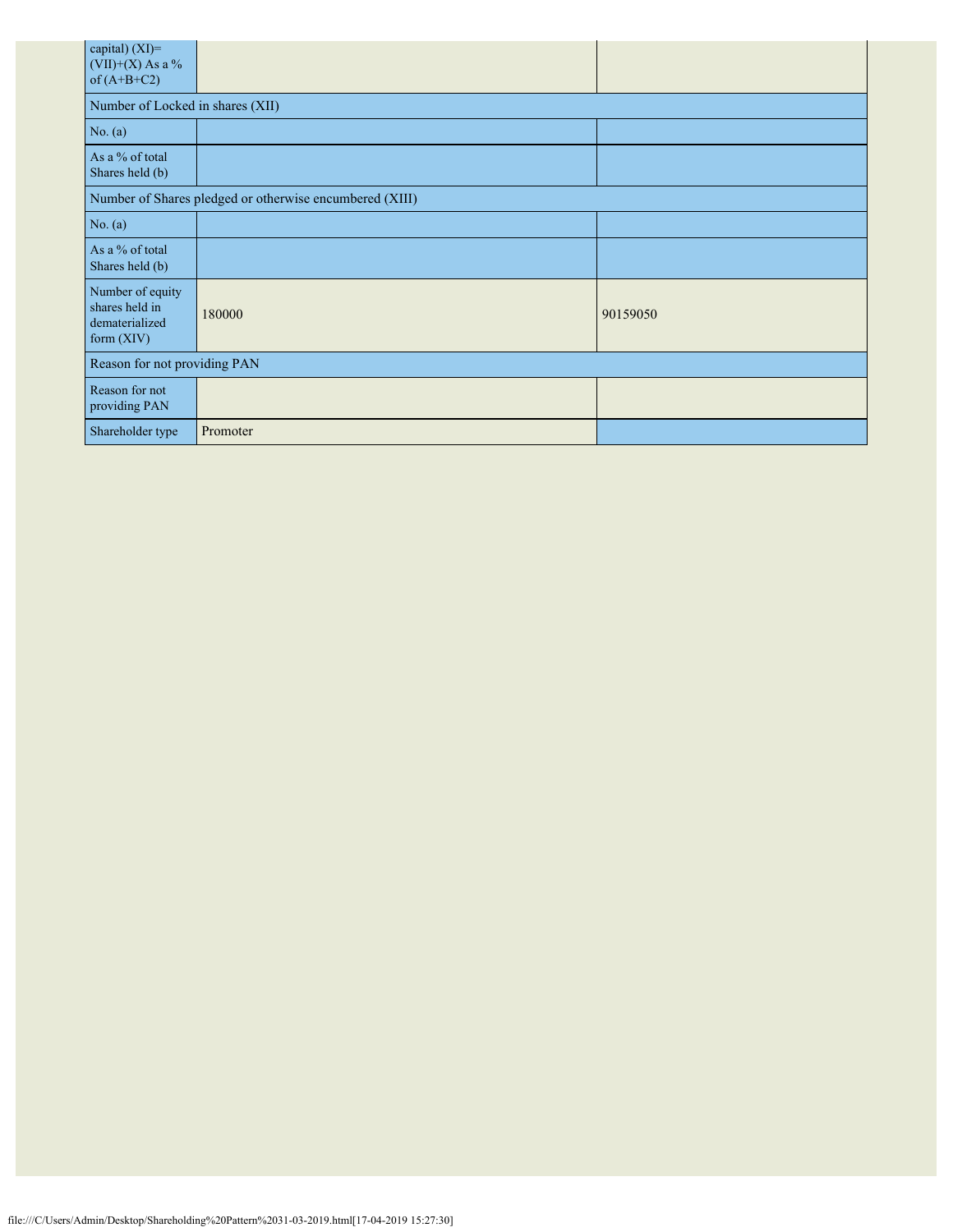| Any Other (specify)                                                                                                  |              |                |                         |                      |                              |                                            |                                                |
|----------------------------------------------------------------------------------------------------------------------|--------------|----------------|-------------------------|----------------------|------------------------------|--------------------------------------------|------------------------------------------------|
| Searial No.                                                                                                          | $\mathbf{1}$ | $\overline{c}$ | $\overline{\mathbf{3}}$ | $\overline{4}$       | 5                            | 6                                          | $\overline{7}$                                 |
| Category                                                                                                             | <b>IEPF</b>  | Trusts         | <b>HUF</b>              | Others               | Non-Resident<br>Indian (NRI) | Director or<br><b>Director's Relatives</b> | Foreign Portfolio Investor<br>(Category - III) |
| Category / More<br>than 1 percentage                                                                                 | Category     | Category       | Category                | Category             | Category                     | Category                                   | Category                                       |
| Name of the<br>Shareholders (I)                                                                                      |              |                |                         | Foreign<br>Companies |                              |                                            |                                                |
| PAN(II)                                                                                                              |              |                |                         |                      |                              |                                            |                                                |
| No. of the<br>Shareholders (I)                                                                                       | 1            | $\sqrt{2}$     | 725                     | $\mathbf{1}$         | 642                          | $\overline{4}$                             | 1                                              |
| No. of fully paid<br>up equity shares<br>held (IV)                                                                   | 1927989      | 7360           | 1843180                 | 8750                 | 2317585                      | 1742265                                    | 3000                                           |
| No. Of Partly paid-<br>up equity shares<br>$\text{held}$ (V)                                                         |              |                |                         |                      |                              |                                            |                                                |
| No. Of shares<br>underlying<br>Depository<br>Receipts (VI)                                                           |              |                |                         |                      |                              |                                            |                                                |
| Total nos. shares<br>held $(VII) = (IV) +$<br>$(V)$ + $(VI)$                                                         | 1927989      | 7360           | 1843180                 | 8750                 | 2317585                      | 1742265                                    | 3000                                           |
| Shareholding as a<br>% of total no. of<br>shares (calculated<br>as per SCRR,<br>1957) (VIII) As a<br>% of $(A+B+C2)$ | 0.85         | $\mathbf{0}$   | 0.81                    | $\mathbf{0}$         | 1.02                         | 0.77                                       | $\boldsymbol{0}$                               |
| Number of Voting Rights held in each class of securities (IX)                                                        |              |                |                         |                      |                              |                                            |                                                |
| Class eg: X                                                                                                          | 1927989      | 7360           | 1843180                 | 8750                 | 2317585                      | 1742265                                    | 3000                                           |
| Class eg:y                                                                                                           |              |                |                         |                      |                              |                                            |                                                |
| Total                                                                                                                | 1927989      | 7360           | 1843180                 | 8750                 | 2317585                      | 1742265                                    | 3000                                           |
| Total as a % of<br><b>Total Voting rights</b>                                                                        | 0.85         | $\mathbf{0}$   | 0.81                    | $\mathbf{0}$         | 1.02                         | 0.77                                       | $\mathbf{0}$                                   |
| No. Of Shares<br>Underlying<br>Outstanding<br>convertible<br>securities $(X)$                                        |              |                |                         |                      |                              |                                            |                                                |
| No. of Shares<br>Underlying<br>Outstanding<br>Warrants (Xi)                                                          |              |                |                         |                      |                              |                                            |                                                |
| No. Of Shares<br>Underlying<br>Outstanding<br>convertible<br>securities and No.<br>Of Warrants (Xi)<br>(a)           |              |                |                         |                      |                              |                                            |                                                |
| Shareholding, as a<br>% assuming full<br>conversion of<br>convertible                                                |              |                |                         |                      |                              |                                            |                                                |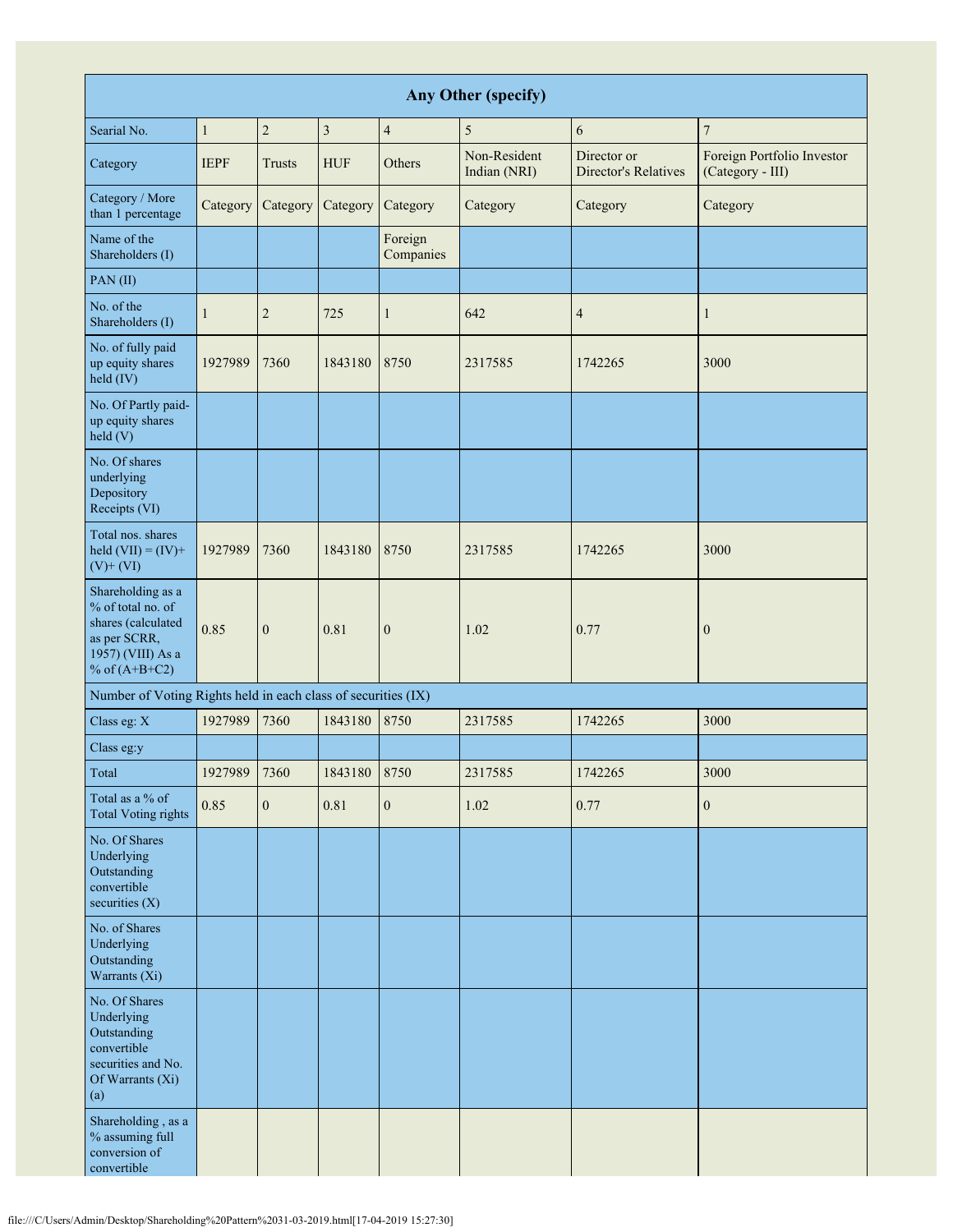| securities (as a<br>percentage of<br>diluted share<br>capital) $(XI)=$<br>$(VII)+(X)$ As a %<br>of $(A+B+C2)$ | 0.85    | $\mathbf{0}$ | 0.81      | $\mathbf{0}$ | 1.02    | 0.77    | $\Omega$ |
|---------------------------------------------------------------------------------------------------------------|---------|--------------|-----------|--------------|---------|---------|----------|
| Number of Locked in shares (XII)                                                                              |         |              |           |              |         |         |          |
| No. $(a)$                                                                                                     |         |              |           |              |         |         |          |
| As a % of total<br>Shares held (b)                                                                            |         |              |           |              |         |         |          |
| Number of equity<br>shares held in<br>dematerialized<br>form $(XIV)$                                          | 1927989 | 7360         | 1843180 0 |              | 2317585 | 1742265 | 3000     |
| Reason for not providing PAN                                                                                  |         |              |           |              |         |         |          |
| Reason for not<br>providing PAN                                                                               |         |              |           |              |         |         |          |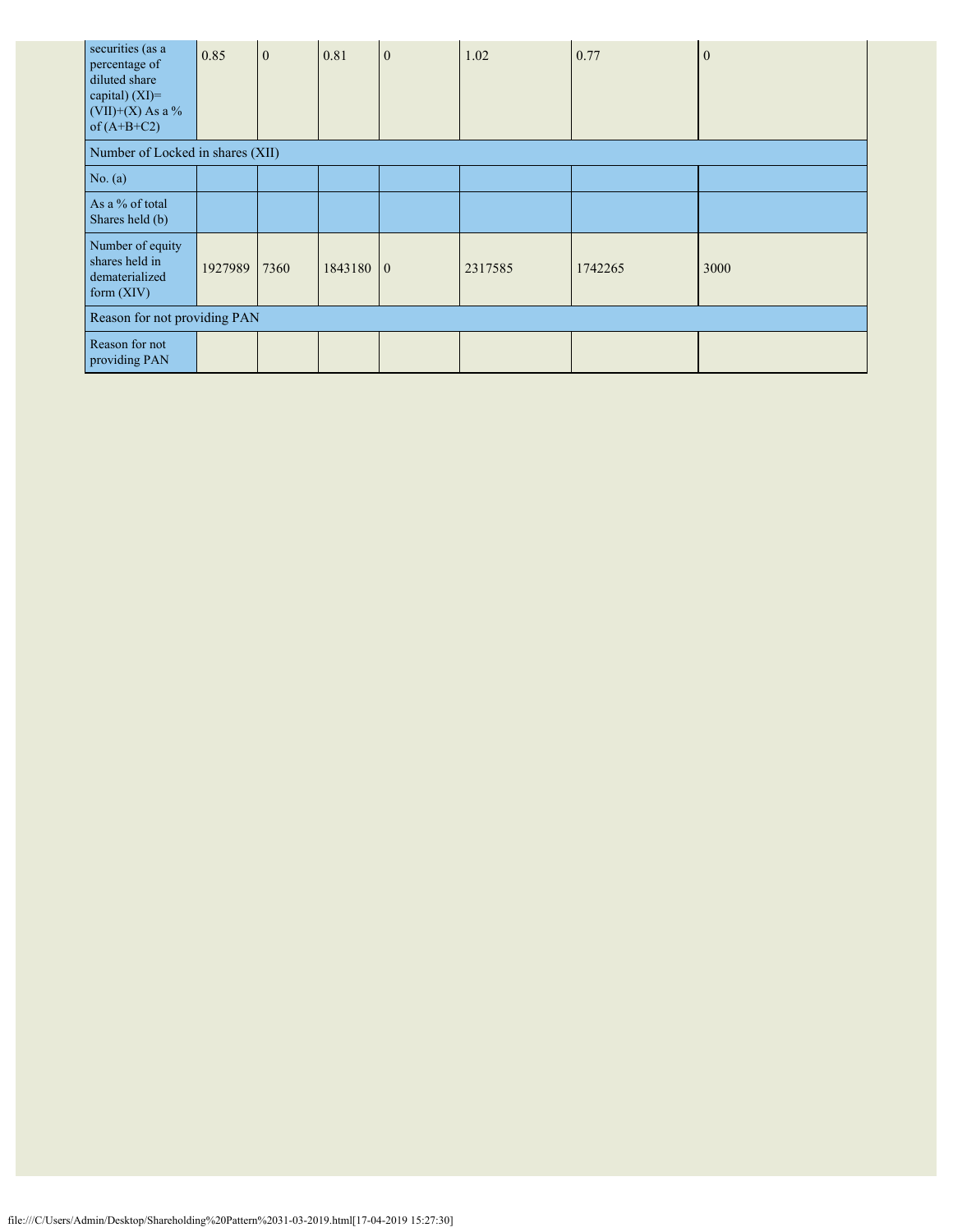| <b>Any Other (specify)</b>                                                                                           |                                                               |                         |                                        |                       |  |  |  |  |
|----------------------------------------------------------------------------------------------------------------------|---------------------------------------------------------------|-------------------------|----------------------------------------|-----------------------|--|--|--|--|
| Searial No.                                                                                                          | $\,8\,$                                                       | 9                       | $10\,$                                 |                       |  |  |  |  |
| Category                                                                                                             | <b>Clearing Members</b>                                       | <b>Bodies Corporate</b> | <b>Bodies Corporate</b>                |                       |  |  |  |  |
| Category / More<br>than 1 percentage                                                                                 | Category                                                      | Category                | More than 1 percentage of shareholding |                       |  |  |  |  |
| Name of the<br>Shareholders (I)                                                                                      |                                                               |                         | Gannon Dunkerley And Co., Limited      | Click here to go back |  |  |  |  |
| PAN(II)                                                                                                              |                                                               |                         | AAACG1846P                             | Total                 |  |  |  |  |
| No. of the<br>Shareholders (I)                                                                                       | 77                                                            | 230                     | $\mathbf{1}$                           | 1683                  |  |  |  |  |
| No. of fully paid<br>up equity shares<br>held (IV)                                                                   | 183935                                                        | 12113223                | 4200750                                | 20147287              |  |  |  |  |
| No. Of Partly paid-<br>up equity shares<br>held(V)                                                                   |                                                               |                         |                                        |                       |  |  |  |  |
| No. Of shares<br>underlying<br>Depository<br>Receipts (VI)                                                           |                                                               |                         |                                        |                       |  |  |  |  |
| Total nos. shares<br>held $(VII) = (IV) +$<br>$(V)$ + $(VI)$                                                         | 183935                                                        | 12113223                | 4200750                                | 20147287              |  |  |  |  |
| Shareholding as a<br>% of total no. of<br>shares (calculated<br>as per SCRR,<br>1957) (VIII) As a<br>% of $(A+B+C2)$ | 0.08                                                          | 5.34                    | 1.85                                   | 8.87                  |  |  |  |  |
|                                                                                                                      | Number of Voting Rights held in each class of securities (IX) |                         |                                        |                       |  |  |  |  |
| Class eg: X                                                                                                          | 183935                                                        | 12113223                | 4200750                                | 20147287              |  |  |  |  |
| Class eg:y                                                                                                           |                                                               |                         |                                        |                       |  |  |  |  |
| Total                                                                                                                | 183935                                                        | 12113223                | 4200750                                | 20147287              |  |  |  |  |
| Total as a % of<br><b>Total Voting rights</b>                                                                        | $0.08\,$                                                      | 5.34                    | 1.85                                   | 8.87                  |  |  |  |  |
| No. Of Shares<br>Underlying<br>Outstanding<br>convertible<br>securities $(X)$                                        |                                                               |                         |                                        |                       |  |  |  |  |
| No. of Shares<br>Underlying<br>Outstanding<br>Warrants (Xi)                                                          |                                                               |                         |                                        |                       |  |  |  |  |
| No. Of Shares<br>Underlying<br>Outstanding<br>convertible<br>securities and No.<br>Of Warrants (Xi)<br>(a)           |                                                               |                         |                                        |                       |  |  |  |  |
| Shareholding, as a<br>% assuming full<br>conversion of<br>convertible<br>securities (as a                            |                                                               |                         |                                        |                       |  |  |  |  |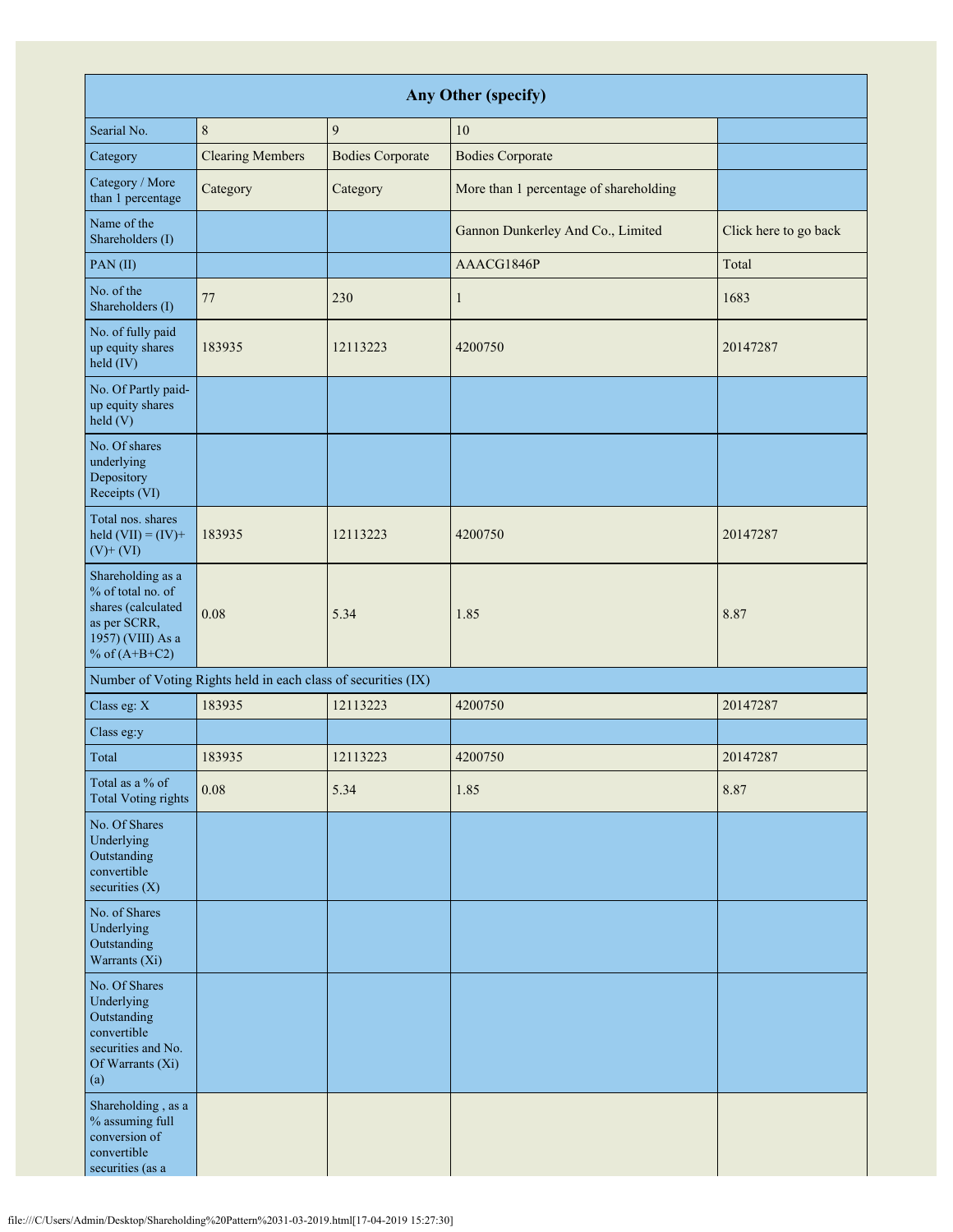| percentage of<br>diluted share<br>capital) (XI)=<br>$(VII)+(X)$ As a %<br>of $(A+B+C2)$ | 0.08   | 5.34     | 1.85    | 8.87     |  |  |
|-----------------------------------------------------------------------------------------|--------|----------|---------|----------|--|--|
| Number of Locked in shares (XII)                                                        |        |          |         |          |  |  |
| No. (a)                                                                                 |        |          |         |          |  |  |
| As a % of total<br>Shares held (b)                                                      |        |          |         |          |  |  |
| Number of equity<br>shares held in<br>dematerialized<br>form $(XIV)$                    | 183935 | 12108353 | 4200750 | 20133667 |  |  |
| Reason for not providing PAN                                                            |        |          |         |          |  |  |
| Reason for not<br>providing PAN                                                         |        |          |         |          |  |  |